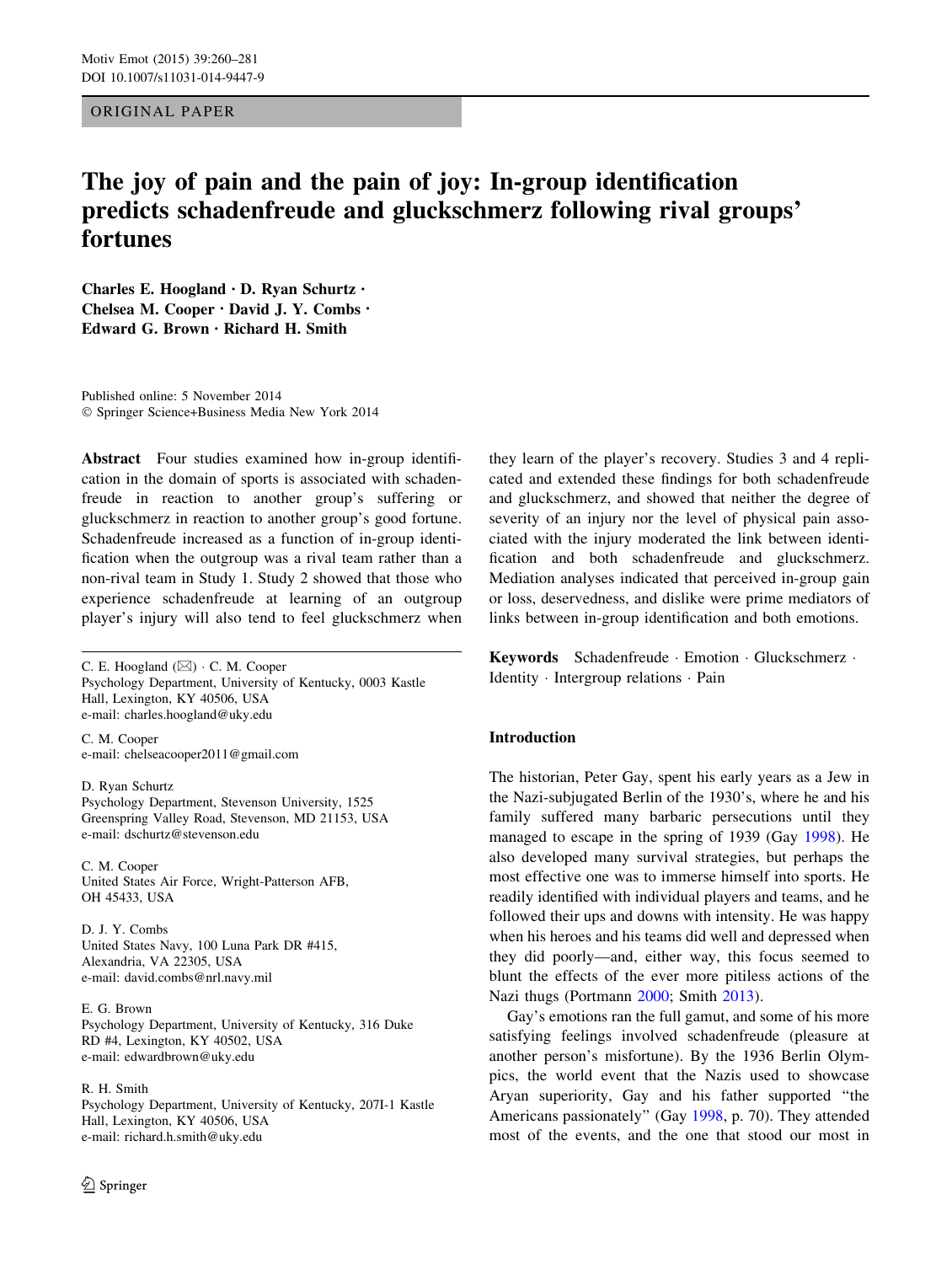Gay's memory was the women's  $4 \times 100$  meter relay, in which the highly favored German team failed. The schadenfreude this created in Gay was one of the ''greatest joys'' in his life (Gay [1998,](#page-20-0) p. 83).

Gay's experience of the Olympics included not only schadenfreude when German athletes failed but also gluckschmerz (displeasure in another person's good fortune), when they succeeded. As he summarized his feelings, ''Unfortunately, many German athletes also did well enough to win an array of gold medals. I took them all as virtually personal insults'' (Gay [1998](#page-20-0), p. 81). Both his schadenfreude and gluckschmerz were keenly felt and freshly told in his memoirs.

Gay's account is striking in that it highlights experiences of two emotions that are ordinarily suppressed rather than proclaimed (Cikara et al. [2011b](#page-19-0); Smith et al. [2009\)](#page-20-0). The normative response to the suffering of others is sympathy not pleasure (Smith et al. [1996](#page-20-0); Smith [2013](#page-20-0); Van Dijk and Ouwerkerk [2014](#page-20-0)), and the normative response to their success is to be happy rather than displeased (Cikara et al. [2011a](#page-19-0); Smith et al. [2006\)](#page-20-0). What was it about these situations that promoted schadenfreude and gluckschmerz instead?

## Deservedness

Deservedness was one apparent explanation. The Nazi regime had committed so many wrongs and had promulgated so many lies about Aryan superiority that any negative event which caused the Nazi's embarrassment and opposed their lies was well deserved—and pleasing as a result. Similarly, any event that furthered the Nazi's goals and furthered these lies violated Gay's sense of justice and so was displeasing. Although there is no empirical work on gluckschmerz and deservedness, a number of studies confirm that deserved misfortunes are likely to produce schadenfreude in observers as well. People seen as responsible for their misfortunes, for example, are also seen as deserving their misfortunes, which then leads to schadenfreude in observers (e.g., Feather [2006](#page-20-0); Van Dijk et al. [2005,](#page-20-0) [2008](#page-20-0)). Also, perceiving another's initial success as undeserved increases schadenfreude in reaction to a subsequent failure (e.g., Feather and Sherman [2002\)](#page-20-0).

## Dislike

Another explanation for Gay's schadenfreude and gluckschmerz was his loathing of the Nazis. Naturally, being persecuted by others can lead to disliking them intensely and probably to schadenfreude if they happen to fail and gluckschmerz if they prosper. Empirical work confirms this common sense prediction in the case of schadenfreude (e.g., Hareli and Weiner [2002](#page-20-0); Van Dijk et al. [2005](#page-20-0), [2006,](#page-20-0) [2011\)](#page-20-0), though one study suggests that anger toward an outgroup due to perceived in-group inferiority (ressentiment) is a better predictor than dislike and dislike-based anger (Leach and Spears [2008\)](#page-20-0). As with deservedness, there is no empirical work offering confirmation of a link between dislike and gluckschmerz.

#### Identification and in-group gain

Yet another likely explanation for Gay's schadenfreude involved the degree to which he identified with certain groups. Not only did he identify with America, he felt a negative identity with his native Germany, which was now a hated rival. The 1936 Olympics was an event that he ''breathlessly anticipated and just as breathlessly enjoyed'' (p. 78), and the joys came from German defeats and American victories. The defeat of the German women's relay team was so sweet in part because it combined a German defeat with an American victory. Consistent with social identity theory (e.g., Oakes and Turner [1980;](#page-20-0) Ouwerkerk and van Dijk [2014](#page-20-0)), the uplift in feelings presumably based in part from an enhanced social identity was palpable (e.g., Gaertner and Insko [2000](#page-20-0); Hornsey [2008\)](#page-20-0), and indeed Leach and Spears [\(2009](#page-20-0)) found that schadenfreude toward an outgroup is associated with improved in-group evaluations in the context of a prior loss to the outgroup.

Research by Combs et al. [\(2009](#page-20-0)) on political affiliation and schadenfreude provides some empirical evidence consistent with Gay's experience. Degree of identification with either the Democratic or Republican Party predicted greater schadenfreude in response to events having unfortunate consequences for the opposing party. This research focused on identification with a political party, but there is likely to be much similarity to how we identify with sports teams—and, indeed, Gay's experience blended sports with the political. Leach et al.  $(2003)$  $(2003)$  found that domain interest in soccer positively predicted Dutch soccer fan's reactions to the German team's loss in the World Cup soccer tournament (notably, the Germans' loss had no bearing on the Dutch team's fortunes), especially when the Dutch team's historic weakness had not been made salient. A measure of team identification was unrelated to schadenfreude, but as the authors noted, highly identified fans may have been under chronic domain inferiority threat whether they had been reminded of this inferiority or not (Leach et al. [2003](#page-20-0)).

Cikara et al. [\(2011b](#page-19-0)) used both self-report and fMRI methods to examine the reactions of hardcore fans of archrival Major League Baseball teams the Boston Red Sox and the New York Yankees as they watched simulated successes (e.g., home runs) and failures (e.g., strike outs) by their own team, the rival team, or a team that was not a strong rival at the time (the Baltimore Orioles). Participants had relatively muted emotional reactions to ''control'' plays in which two non-rival teams (the Orioles and the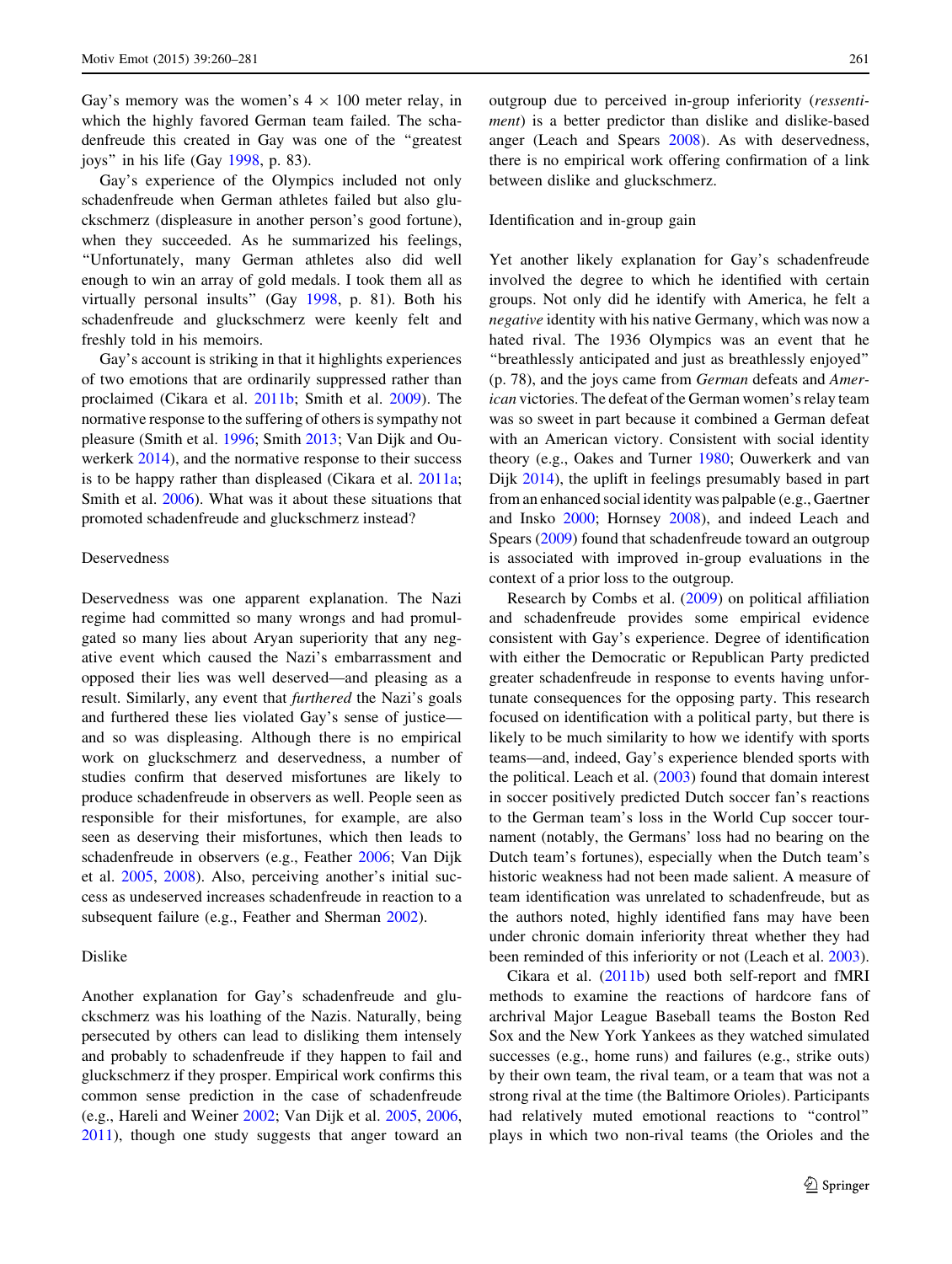Toronto Blue Jays) faced off against one another. However, they reported substantial pain and anger in reaction to the rival team's success, and pleasure in reaction to the nonrival team's failure, at the hands of both one's favored team or the Orioles. Also, neuroimaging results revealed activation of the ventral striatum (VS), a pleasure-related area of the brain, in reaction to the rival team's failure. Further, the anterior cingulate cortex (ACC) and the insula, which are activated in response to personal and observed pain, were activated by a rival team's success (Cikara et al. [2011b\)](#page-19-0). These results suggested that fans do not indiscriminately experience joy and pain in reaction to another team's failures and successes; the other team's performance must have implications for their identity as a fan of the favored team.

# Overview

This prior research supports the view that our social identity in the domain of sports can be a powerful basis for our emotional reactions to events. The present research aims to extend these findings in a number of ways.

# How broadly does in-group identification predict schadenfreude and gluckschmerz?

The specific evidence for linking social identity in the domain of sports with schadenfreude is incomplete and its relation to gluckschmerz relatively unexplored (but see Cikara et al. [2011b\)](#page-19-0). The research by Leach et al. ([2003\)](#page-20-0) found no support for linking schadenfreude with group identity; it was domain importance (i.e., interest in World Cup soccer) that moderated schadenfreude rather than group identity. As just noted, highly identified fans may have been under chronic domain inferiority threat whether they had been reminded of their inferiority or not. Also, group identity was assessed through questions assessing Dutch patriotism, rather than identification with the Dutch national soccer team per se, perhaps weakening the directness of the link between group identity and the rival's loss. Interestingly, in a related study, Leach and Spears [\(2008](#page-20-0)) found that domain interest in a fictitious, but ostensibly-real, inter-university quiz competition played a lesser role than the pain of domain inferiority in leading to schadenfreude in reaction to another team's downfall. Leach and colleagues' work therefore casts some doubt as to whether in-group identification plays more than a minor role in intergroup schadenfreude after accounting for other factors.

Cikara et al. ([2011b](#page-19-0)) showed compelling effects for schadenfreude based on whether a rival or a non-rival team was making simulated bad plays. Participants were selected for the study based on an intense love for their own team as

well as an intense hate of the rival team, together with an extensive knowledge of both teams. Thus, their sample excluded more casual fans, as well as those highly identified fans who did not strongly ''hate'' the rival team. Using such a selection process was important given the focus on brain activation and the necessity of presenting multiple stimuli in the scanner. One aim of the present research was to provide further evidence linking social identity based on sports allegiance to schadenfreude using a broader range of in-group identification and without combining identification with hostility—although we expected identification to relate to hostile feelings. In four studies, participants read about an event involving a rival who suffered in some way, and in some cases (Studies 2–4), was then shown to recover. Participants also completed a measure of group identification either some weeks before responding to the event(s), (Study 2) or just afterward (Study 1 and Studies 3–4). We expected the degree of participants' identification with their team would predict the amount of schadenfreude they would feel in response to the misfortune as well as the amount of gluckschmerz following recovery.

# Addressing potential challenges to the validity of statistical inference

The present research involved participants along the fullspectrum of in-group identification rather than a subgroup of people very highly identified with their in-group, and investigated reactions to ostensibly-real events, rather than simulated or imagined events. Thus, the focal measures, such as schadenfreude, may have been particularly vulnerable to underreporting biases frequently encountered in related research (Smith and Kim [2007\)](#page-20-0). Aside from schadenfreude in the outgroup-rival-loss condition of Study 1, reports of these emotions were quite low, resulting in zeroinflation and positive skew of dependent measures. A number of steps have been taken to bolster the inferential validity of statistical results. First, for all studies, we provide tables with both Pearson's  $r$  and Kendall's  $\tau$ -b rank correlation coefficients; the latter is a robust non-parametric measure of association that accounts statistically for ties. Second, for regression and mediation analyses, to deal with heteroscedasticity, we used heteroscedasticity-consistent (HC) covariance matrices to estimate the standard errors of the regression coefficients (HC4m for regression analyses and HC3 for mediation analyses) and removed outlying observations based on statistical cut-offs discussed in the notes for the studies (Chand and Aftab [2012](#page-19-0); Cribari-Neto and da Silva [2011\)](#page-20-0). Fourth, we obtained a large sample for Study 3 ( $N = 279$ ), enabling us to "two-part model'' (Olsen and Schafer [2001](#page-20-0)) schadenfreude and gluckschmerz by first modeling the presence or absence of schadenfreude and gluckschmerz (i.e., whether  $Y > 0$ )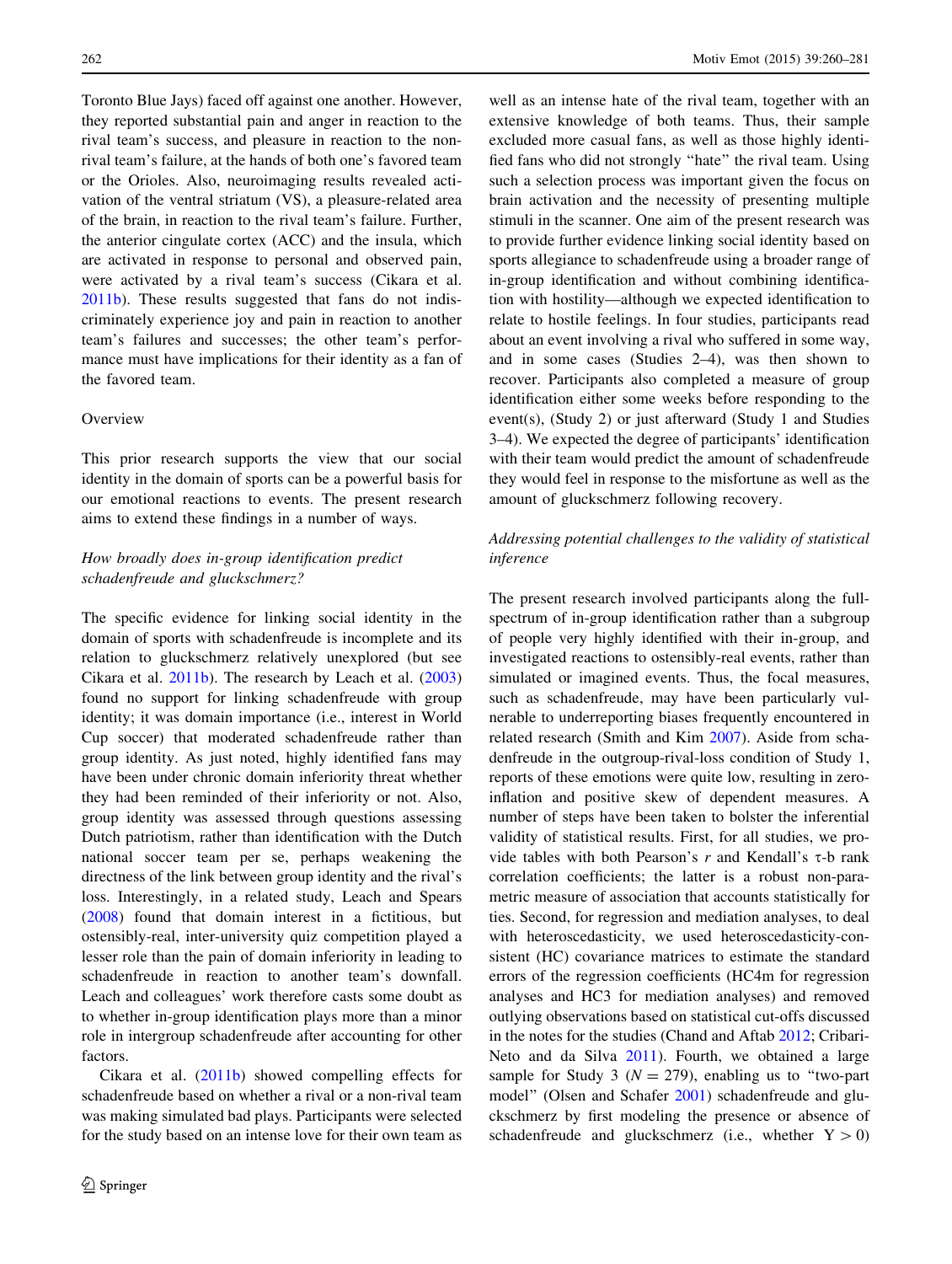with logistic regression and then modeling the natural log of the intensity of schadenfreude and gluckschmerz, given their presence (i.e., the intensity of the emotion given  $Y > 0$ ). These steps helped with zero-inflation, heteroscedasticity, and non-normality of residuals. In some studies, nonlinearity of the relationships between in-group identification, schadenfreude and gluckschmerz appeared likely upon inspection of scatterplots, and thus we tested for quadratic in-group identification effects in regression models to better specify the models. Together, these efforts should boost confidence in statistical inferences.

# Will in-group identification predict schadenfreude and gluckschmerz in reaction to severe misfortunes or significant outgroup good fortunes?

A third issue concerns whether schadenfreude and gluckschmerz can follow from severe misfortunes, beyond a rival's loss or an unsuccessful play (Cikara et al. [2011b](#page-19-0)). Some scholars (Ben-Ze'ev [1992](#page-19-0)), argue that, with regard to schadenfreude, it occurs only with minor misfortunes. Yet Hareli and Weiner [\(2002](#page-20-0)), using remembered accounts and hypothetical scenarios, provide evidence that schadenfreude can occur in reaction to a moderately severe misfortune. Furthermore, at least in the domain of politics, highly identified participants went as far as to express a small degree of pleasure over troop deaths—if they helped their party win an election (Combs et al. [2009\)](#page-20-0). No research has manipulated misfortune severity, and so in Studies 3 and 4 we varied the severity of an injury. In Studies 2–4, the injured player was shown to recover. Our aim was to assess whether group identification would be associated with both schadenfreude and gluckschmerz even in response to relatively severe events like injuries.

# What mediational processes help explain the association of in-group identification with schadenfreude and gluckschmerz?

Although our main goals were to examine whether ingroup identification predicts schadenfreude and gluckschmerz across a range of misfortunes or good fortunes, an additional, secondary aim of our research was to test mediational processes. In each of the studies, we also included items having face-valid links to other variables that previous research has shown to be related to schadenfreude in interpersonal or inter-group contexts, such as dislike of the person or group suffering the misfortune (e.g., Hareli and Weiner [2002](#page-20-0); Van Dijk et al. [2006\)](#page-20-0) and the perceived deservedness of the misfortune (e.g., Feather and Sherman [2002;](#page-20-0) Van Dijk et al. [2005](#page-20-0)). We also examined perceptions of in-group gain resulting from the other group's misfortune, a factor implicit in research by Combs et al. ([2009\)](#page-20-0). We assessed the degree to which any association between in-group identification and schadenfreude and gluckschmerz might also be linked with these other factors. We expected in-group gain to show the strongest, most consistent link. The rival's loss should affect perceptions of in-group superiority and thus allow in-group members to bask in reflected glory (Cialdini et al. [1976](#page-19-0)). Moreover, such losses grant opportunities for esteem-enhancing downward social comparisons (Wills [1981](#page-21-0)). A rival's recovery obviates opportunities for basking in reflected glory and should result in a sense that the recovery hurts one's in-group, as it helps the rival outgroup.

# Study 1

The aim of our first study was three-fold. First, we wanted to assess the association of in-group identification with schadenfreude across the range of identification levels from high to low. Second, we wanted to show that the association of in-group identification with schadenfreude was dependent on the outgroup suffering a misfortune being a rival rather than a non-rival. A third aim was to test for the mediational roles of dislike, deservedness, and in-group gain in explaining any predictive effects for in-group identification on schadenfreude.

Undergraduate participants learned of a loss to either a long-standing outgroup rival or a non-rival team and also completed a measure of in-group identification. We hypothesized that increased in-group identification would be associated with greater schadenfreude at learning of the loss of another team but only when it was a rival (Cikara et al. [2011b](#page-19-0); Ouwerkerk and van Dijk [2014](#page-20-0)). Thus, highly identified fans were expected to have primarily socially appropriate reactions to the loss of a non-rival team (i.e., neutral feelings or a small amount of sympathy for the defeated team), while their emotional reactions were expected to be markedly different when they learned of a rival's loss. Feeling pleasure about learning of the rival's loss should instead be their dominant reaction, although they may still be ambivalent enough about the loss to experience some sympathy for the rival (Combs et al. [2009](#page-20-0)). Schadenfreude and sympathy should correlate negatively, although they are not polar opposites and should be considered independent constructs involving different processes (Feather and Sherman [2002\)](#page-20-0). Thus, schadenfreude and sympathy may well coexist, reflecting ambivalent feelings about the outgroup's misfortune and the resulting consequences. We also expected that the association between in-group identification and schadenfreude over the rival team's loss would be related to perceptions that the loss would affect the fortunes of one's own team,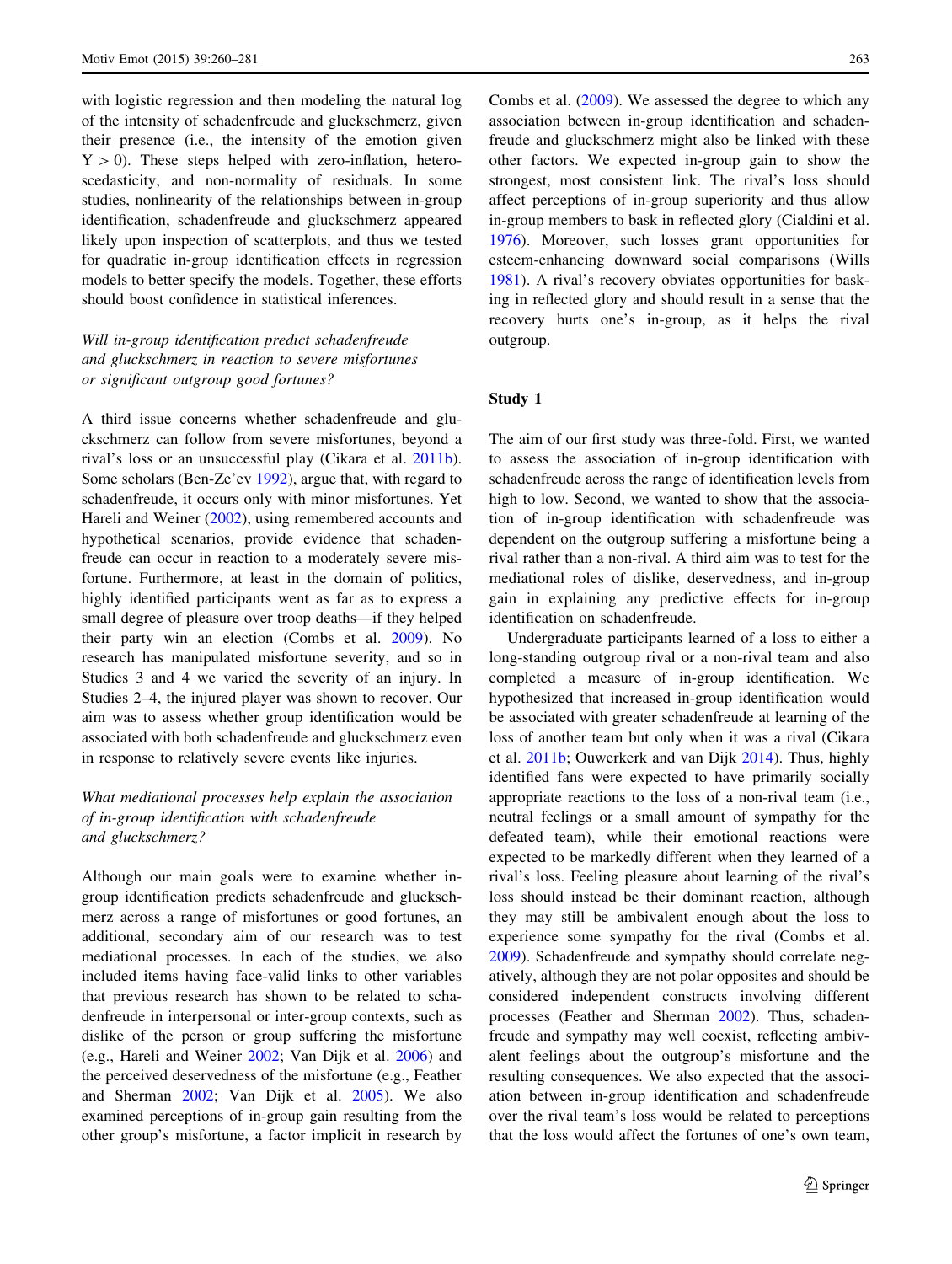the perceived deservedness of the loss (e.g., Feather and Sherman [2002;](#page-20-0) Van Dijk et al. [2005](#page-20-0), [2008\)](#page-20-0), and disliking toward the rival team (Hareli and Weiner [2002](#page-20-0); Van Dijk et al. [2006,](#page-20-0) [2011](#page-20-0)).

## Method

#### Participants

Thirty-nine students at the University of Kentucky participated in Study 1. After removing outlying observations,<sup>1</sup> 34 participants' data remained for analysis. Students were recruited from the university's student union and dining halls. We did not record gender. However, there was an approximately equal number of male and female participants. Aside from a general tendency for males to report more schadenfreude than females, prior research has not revealed any other systematic effects for gender (e.g., Combs et al. [2009](#page-20-0)).

# Materials

News articles Two articles describing recent events were copied from internet sources such that they preserved the look of the actual article, though they were edited for length (approximately 100 words each). One article described the University of Oregon's men's basketball team losing badly to Arizona State University's Team. As neither of the teams were direct rivals of the University of Kentucky (both were members of a different conference in a distant part of the country and had no history of notable rivalry), the result of the contest was expected to have had little impact on the University of Kentucky's team's fortunes. Thus, reactions to each team were unlikely to produce liking or dislike, nor any biased perceptions of deservedness of the outcome. Another article described an embarrassing, lopsided loss by Duke University's men's basketball team to Clemson University. Although Duke University and the University of Kentucky are in different conferences, they are close geographically and have been considered perennially strong rivals since 1992, when Kentucky lost a close tournament game in overtime to Duke on an improbable winning shot by a Duke player

who, earlier in the game, had stepped on a Kentucky player's chest (Featherston [2012](#page-20-0)). Each team has won at least two national championships since this incident, and both are almost always in contention to win. Consequently, a loss by outgroup rival Duke should be perceived as a positive event for those highly identified with the University of Kentucky's men's basketball team and produce schadenfreude.

#### Measures

Schadenfreude and sympathy Three items, averaged together, assessed schadenfreude at Oregon or Duke's loss  $(\alpha = .92)$  ("A little pleased over the loss;" "Delighted over what happened;'' and ''I have to admit I smiled a bit."), and four items assessed sympathy ( $\alpha = .86$ ) [e.g., ''Sad for Oregon (Duke)'' and ''Sorry for Oregon (Duke)'']. These and the other dependent measures in each study were on an 8-point Likert scale (endpoints:  $0 =$  "not at all;"  $7 =$  "a whole lot"), unless otherwise indicated.

#### Correlates of schadenfreude

Perceptions of other team's loss helping Kentucky Three items ( $\alpha = .78$ ) were included to measure reactions suggesting that Oregon or Duke's loss was pleasing because it might increase the fortunes of the University of Kentucky's men's basketball team (and thus enhance group identity): ''Happy if it hurt Oregon (Duke);'' ''Hoped Oregon (Duke) would continue to lose;'' and ''Happy because it helps Kentucky.''

Deservedness of the loss Two items  $(\alpha = .94)$  were included to measure perceptions of the deservedness of the loss: "Felt like Oregon (Duke) deserved it" and "Oregon (Duke) deserves these kinds of things.''

Dislike Dislike for the outgroup was measured with a single item, ''Dislike toward Oregon (Duke).''

Ashamed pleasure, unashamed pleasure, and gloating Single-item measures were included to assess ashamed and unashamed pleasure after reading about Oregon or Duke's loss: ''Pleased but ashamed of feeling this way'' and ''Pleased and unashamed of it,'' respectively. These uncorrelated items ( $\alpha = .01$ ) were included to allow an exploration of the degree to which participants experiencing schadenfreude considered those feelings to be (socially) acceptable or unacceptable. Finally, a two-item measure of gloating was included ( $\alpha = .86$ ; "Felt like gloating'' and ''I gloated''), as reveling in the misfortune of another should logically be closely related to

<sup>&</sup>lt;sup>1</sup> Outliers on schadenfreude and negative affect within the Oregon and Duke loss conditions were removed. Two participants scoring more than 1.5 times the interquartile range on schadenfreude in the Oregon condition were removed, while three participants more than 1.5 times the interquartile range on negative feelings over the Duke loss were removed. Including these observations eliminated the main effect of in-group identification on schadenfreude but the pattern of regression results was otherwise similar to those found for the data without outliers.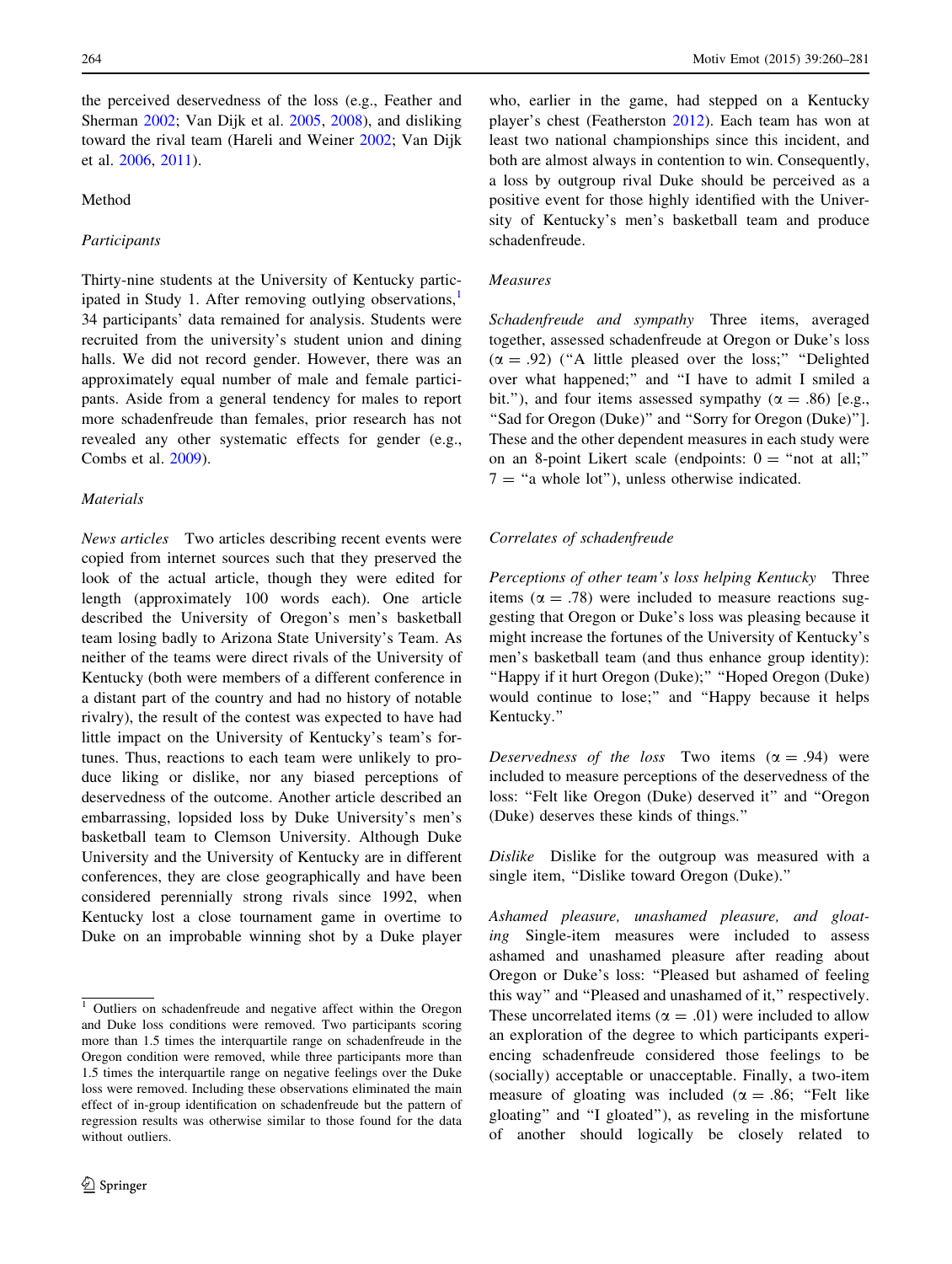schadenfreude, given that both entail positive emotional reactions to the suffering of another.

In-group identification Wann and Branscombe's ([1993\)](#page-20-0) seven-item Sport Spectator Identification Scale (SSIS;  $\alpha = .96$ ) was adapted to measure participants' identification with the University of Kentucky's men's basketball team, or in-group identification. Responses were on an eight-point Likert scale ( $0 =$  "not at all;"  $7 =$  "a whole lot''). Sample items included ''How important to YOU is it that the University of Kentucky basketball team wins?'' and ''How often do YOU display the University of Kentucky basketball team's name or insignia at your place of work, where you live, or on your clothing?''

General fandom Participants also completed the 5-item Sport Fandom Questionnaire (SFQ;  $\alpha = .95$ ) to assess overall or general sport fandom (Wann et al. [1999](#page-20-0)) (E.g., ''Being a sport fan is very important to me.'') The measure was included as a covariate in analyses to ensure that identification with UK's basketball team predicts schadenfreude above and beyond general interest in sports.

Collective self-esteem A final scale, but of secondary interest, was the Collective Self-Esteem Scale (Luhtanen and Crocker [1992](#page-20-0)). In Studies 1 and 2, in which the scale was included, it was either weakly correlated or uncorrelated with schadenfreude, gluckschmerz, and sympathy.

## Procedure

Participants were approached on the University of Kentucky campus, in settings such as the main library or student union, and asked if they would be willing to participate in a study about people's reactions to news stories. If they agreed to participate by signing a consent form, they were given an envelope containing the materials, were asked to complete them, and then seal them in the envelope. After delivering the cover story and instructions, the experimenter left the participant and sat alone reading while far enough away to give participants privacy in their responses. Participants read about the University of Oregon's loss to Arizona State University (non-rival team loss condition), or they read about Duke University's loss to Clemson University (rival team loss condition), randomly determined. Below the article on the same sheet of paper, participants completed the measures of sympathy, schadenfreude, and correlates of schadenfreude. They then completed the team and sports identification measures, which were attached on a second page. After completing the questionnaire packet, participants were told the full purpose of the study. No participants expressed suspicion over the focus of the study.

#### Results

#### Means and correlations

Table [1](#page-6-0) contains a matrix of zero-order correlations and rank correlations among the dependent measures in this study, the condition independent variable, and the main predictor variable of in-group identification as well as sport fandom. In the Duke-loss condition  $(n = 17)$ , controlling for sport fandom, in-group identification was strongly correlated with schadenfreude,  $r = .73$ ,  $p < .001$ ,  $\tau = .54$ ,  $p = .003$ , whereas in-group identification was unrelated to schadenfreude in the Oregon-loss condition  $(n = 17)$ ,  $r = -.13$ ,  $p = .60$ ,  $\tau = -.09$ ,  $p = .62$ .

#### In-group identification and schadenfreude

Multiple regression analyses were performed to test for the predicted interaction between condition and in-group identification; all continuous variables in these and subsequent multiple regression analyses with interaction terms were mean-centered (Aiken and West [1991\)](#page-19-0). Condition, ingroup identification, and the condition by SSIS interaction were entered simultaneously into the equation, along with general sport fandom. Additionally, the condition by fandom interaction was included in the model, per Yzerbyt et al.'s ([2004\)](#page-21-0) guidelines on interaction tests with covariates. The regression was performed on both untransformed schadenfreude (Y) and natural logarithm-transformed data due to positive skew in the outcome measure. Results were similar across models, except for a significant main effect of in-group identification that was present only in the regular OLS model and a significant main effect of fandom that was present only in the log OLS model (Table [2](#page-6-0)). Given the similarity of the results across these models, and the relative ease of interpretation of standard-OLS regression coefficients compared to those for log-transformed Y, the rest of the results of the regression and subsequent simple slopes analyses for Study 1 are based on the regression using untransformed data. There was a significant main effect of condition; those who read about the Duke loss reported more schadenfreude than those who read about Oregon's loss,  $b = 2.95$ ,  $SE_{HC4m} = 0.52$ ,  $t = 5.71$ ,  $p < .001$ , and the predicted condition by SSIS interaction was significant,  $b = 1.04$ ,  $SE_{HC4m} = 0.32$ ,  $t = 3.23$ ,  $p = .003$ ; adding the squared SSIS term (i.e., quadratic in-group identification) did not improve model fit,  $\Delta R^2 < .01$ ,  $F_{\text{change}} = .25$ ,  $p = .62$ .

To probe the SSIS by condition interaction, regression equations with general fandom and the fandom  $\times$  condition interaction as controls were computed at one standard deviation above and below the mean of SSIS, in addition to the equation already reported at average levels of SSIS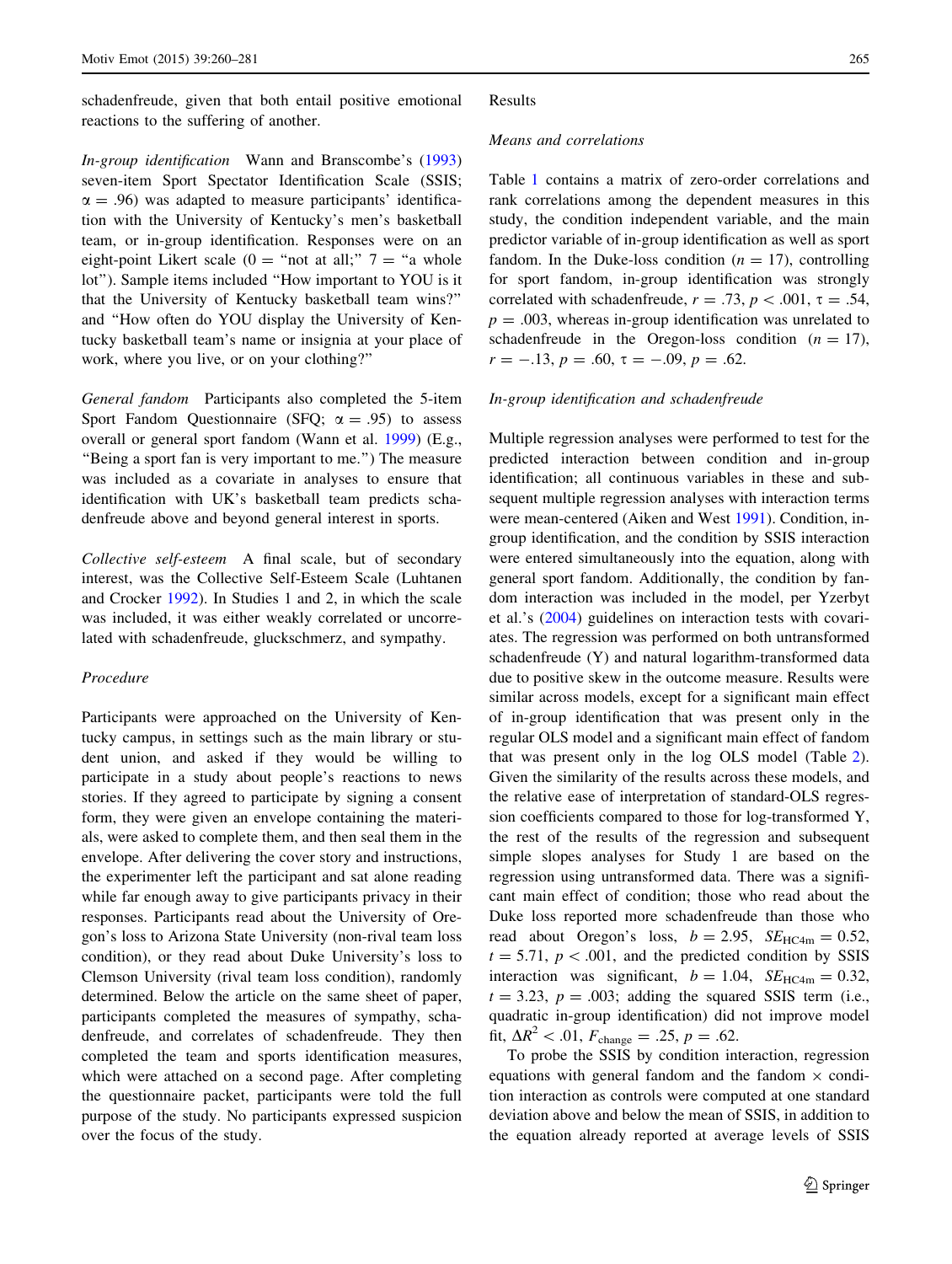#### <span id="page-6-0"></span>**Table 1** Measures of association, Study 1,  $N = 34$

|                           | 1       | 2       | 3       | $\overline{4}$ | 5    | 6       | $\tau$  | 8       | 9       | 10             | 11      |
|---------------------------|---------|---------|---------|----------------|------|---------|---------|---------|---------|----------------|---------|
| 1 In-group identification |         | .634    | .355    | .232           | .118 | .253    | .208    | .189    | .424    | .025           | $-.115$ |
| p                         |         | $-.001$ | .006    | .082           | .408 | .064    | .122    | .16     | .001    | .844           | .428    |
| 2 Sport fandom            | .766    |         | .387    | .24            | .115 | .321    | .278    | .16     | .346    | .082           | $-.035$ |
| p                         | $-.001$ |         | .003    | .074           | .42  | .019    | .04     | .235    | .006    | .524           | .809    |
| 3 Schadenfreude           | .482    | .431    |         | .64            | .377 | .702    | .771    | .685    | .742    | $-.079$        | .408    |
| p                         | .004    | .011    |         | $-.001$        | .012 | $-.001$ | $-.001$ | $-.001$ | $-.001$ | .555           | .008    |
| 4 Gloating                | .256    | .19     | .749    |                | .352 | .772    | .613    | .733    | .623    | $\overline{0}$ | .252    |
| p                         | .144    | .282    | $-.001$ |                | .024 | $-.001$ | $-.001$ | $-.001$ | $-.001$ | .999           | .113    |
| 5 Pleased but ashamed     | .171    | $-.049$ | .374    | .032           |      | .395    | .408    | .294    | .351    | .325           | .131    |
| p                         | .335    | .783    | .029    | .858           |      | .013    | .009    | .061    | .017    | .028           | .443    |
| 6 Pleased and unashamed   | .366    | .375    | .831    | .861           | .005 |         | .732    | .585    | .636    | $-.126$        | .293    |
| p                         | .033    | .029    | $-.001$ | $-.001$        | .979 |         | $-.001$ | $-.001$ | $-.001$ | .373           | .072    |
| 7 Dislike of outgroup     | .319    | .346    | .854    | .768           | .051 | .844    |         | .703    | .667    | $-.155$        | .551    |
| p                         | .066    | .045    | $-.001$ | $-.001$        | .776 | $-.001$ |         | $-.001$ | $-.001$ | .269           | .001    |
| 8 Outgroup deservedness   | .269    | .156    | .875    | .848           | .25  | .778    | .805    |         | .603    | $-.112$        | .489    |
| $\boldsymbol{p}$          | .124    | .378    | $-.001$ | $-.001$        | .154 | $-.001$ | $-.001$ |         | $-.001$ | .423           | .002    |
| 9 In-group gain           | .515    | .408    | .918    | .809           | .279 | .828    | .858    | .871    |         | $-.058$        | .239    |
| p                         | .002    | .017    | $-.001$ | $-.001$        | .11  | $-.001$ | $-.001$ | $-.001$ |         | .657           | .113    |
| 10 Sympathy               | .03     | .107    | $-.208$ | $-.093$        | .175 | $-.267$ | $-.301$ | $-.225$ | $-.176$ |                | $-.309$ |
| p                         | .868    | .545    | .239    | .602           | .323 | .127    | .083    | .201    | .32     |                | .042    |
| 11 Condition <sup>a</sup> | $-.164$ | $-.053$ | .516    | .328           | .137 | .371    | .604    | .531    | .394    | $-.451$        |         |
| p                         | .354    | .768    | .002    | .058           | .44  | .031    | $-.001$ | .001    | .021    | .007           |         |
| $\boldsymbol{M}$          | 4.76    | 4.32    | 2.41    | 1.23           | 0.47 | 1.53    | 1.82    | 1.59    | 2.66    | 0.99           |         |
| SD                        | 2.39    | 2.5     | 2.55    | 2.07           | 1.31 | 2.57    | 2.67    | 2.42    | 2.2     | 1.12           |         |

Above diagonal: Kendall's  $\tau$ -b rank correlation coefficients

Below diagonal: pearson correlation coefficients

Bold means  $p < .05$ 

<sup>a</sup> 0 = non-rival oregon loss, 1 = rival duke loss

Table 2 OLS and  $LN(Y + 1)$  OLS models with HC4m SE estimates, Study 1

|                                            | Y                | $LN(Y + 1)$      |
|--------------------------------------------|------------------|------------------|
| Intercept                                  | $1.12^a$         | .59 <sup>a</sup> |
|                                            | [.57; 1.67]      | [.33; .85]       |
| In-group identification                    | .40 <sup>a</sup> | .07              |
|                                            | [.08; .72]       | $[-.03; .18]$    |
| Sport fandom                               | .19              | .13 <sup>a</sup> |
|                                            | $[-.15; .53]$    | [.02; .24]       |
| Condition (Oregon = 0, Duke = 1)           | $2.95^{\rm a}$   | .79 <sup>a</sup> |
|                                            | [1.94; 3.96]     | [.44; 1.15]      |
| Condition $\times$ in-group identification | $1.04^a$         | .31 <sup>a</sup> |
|                                            | [.41; 1.67]      | [.10; .52]       |
| Condition $\times$ sport fandom            | $-.26$           | $-.09$           |
|                                            | $[-.94, .42]$    | $[-.32; .13]$    |
| $R^2$                                      | 0.74             | 0.68             |
| Adj. $R^2$                                 | 0.69             | 0.62             |
| N                                          | 34               | 34               |

 $a$  0 outside the 95 % CI

(Aiken and West [1991\)](#page-19-0). Simple slopes indicated that, among low identified fans, there was no significant difference in schadenfreude experienced over rival Duke's loss as opposed to non-rival Oregon's loss,  $b = 0.46$ ,  $SE = 0.78$ ,  $t = 0.59$ ,  $p = .56$ . As predicted, highly identified fans experienced much more schadenfreude after reading about Duke's than Oregon's loss,  $b = 5.45$ ,  $SE = 0.93$ ,  $t = 5.84$ ,  $p < .001$ .

Perceived in-group gain, outgroup deservedness, and outgroup dislike were entered simultaneously as possible mediators of the in-group identification by condition interaction in a moderated mediation analysis with general fandom and the fandom  $\times$  condition interaction as covariates and HC3 heteroscedasticity-consistent standard error estimates. These and subsequent mediation analyses were performed using the PROCESS SPSS macro for multiple mediation and moderation analyses (Hayes [2013](#page-20-0)). Significance tests of the indirect effects of in-group identification on schadenfreude via the potential mediators in the Oregon loss and Duke loss conditions are reported as bias corrected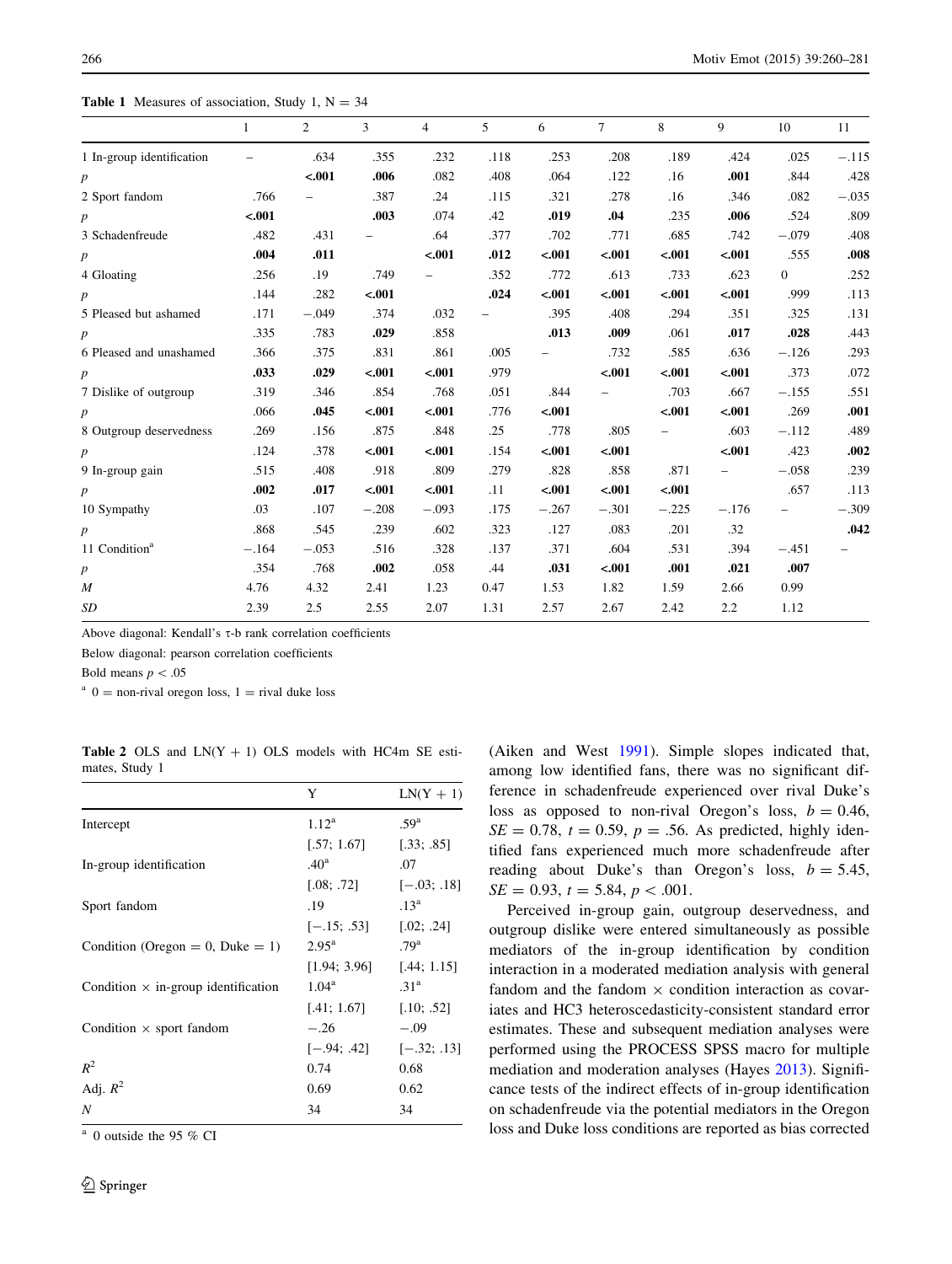95 % confidence intervals (CIs) (Efron [1987](#page-20-0)), based on 10,000 bootstrap samples. In the Oregon condition, in which little schadenfreude was expressed regardless of ingroup identification, no significant mediation was observed. In the Duke loss condition, however, both gain,  $b = 0.40$ ,  $SE_{HC3} = 0.23$ , 95 % CI (0.05, 1.03) and deservedness,  $b = 0.32$ ,  $SE_{HCl} = 0.20$ , 95 % CI (0.04, .89) mediated in-group identification's effect on schadenfreude, whereas dislike of Duke was not a significant mediator,  $b = 0.01$ ,  $SE_{HC3} = 0.27$ , 95 % CI (-.13, .78).

In single mediation analysis, perceptions of the outgroup's loss leading to in-group gain mediated the association between the condition by in-group identification interaction and schadenfreude when reacting to the rival outgroup's loss,  $b = 0.68$ ,  $SE_{HC3} = 0.25$ , 95 % CI (0.32, 1.20). Perceived deservedness also had a conditional indirect effect in the Duke condition,  $b = 0.61$ ,  $SE_{HC3} = 0.30$ , 95 % CI (0.28, 1.39), although dislike did not significantly mediate in-group identification's effects on reactions to the rival team's loss,  $b = 0.33$ ,  $SE_{HC3} = 0.42$ , 95 % CI  $(-0.09, 1.42)$ .

#### Discussion

Study 1 provided evidence that in-group identification is associated with schadenfreude in reaction to a rival team's loss. This finding held true even after controlling for general sport fandom, a related but distinct construct (Wann et al. [1999\)](#page-20-0). Importantly, schadenfreude did not occur as an indiscriminate reaction to any other team's downfall; it only arose when the loss was suffered by a rival (Wann and Branscombe [1993](#page-20-0)). These findings replicate and extend prior findings showing that highly identified, hostile fans are likely to feel schadenfreude if their rival suffers a simulated failure (Cikara et al. [2011b\)](#page-19-0) as well as findings that domain importance is associated with schadenfreude in the intergroup context of sports (Leach et al. [2003](#page-20-0)). Study 1 also extends the findings of Combs et al. ([2009\)](#page-20-0) that showed the role of in-group identification in schadenfreude over events that had implications for an outgroup's suffering and the in-group's gain. The present results link schadenfreude to an actual outgroup loss and provide further evidence that identification with sports teams is a realm where schadenfreude flourishes.

The in-group identification measure was positively related to perceptions of in-group gain, outgroup deservedness of the loss, and dislike. Whether entered individually or simultaneously in regression analyses, on the other hand, perceived gain and deservedness, but not dislike, mediated the interaction between in-group identification and condition. These results suggested that, among highly identified group members, perceptions of greater deservedness of a misfortune and in-group gain help explain why there is more schadenfreude in response to a rival group's than a nonrival group's misfortune, at least when it is a rather minor one like an embarrassing loss during the regular season, as opposed to a major one like a key player's injury. As discussed previously, however, less highly identified group members experienced little schadenfreude in response to outgroup misfortune whether the outgroup was a rival or not, presumably because the (relative) fortunes of the University of Kentucky's basketball team and rival Duke's basketball team were of little selfrelevance to them (Mackie et al. [2000\)](#page-20-0).

## Study 2

We noted that there is another socially undesirable emotion, gluckschmerz, which is also likely to occur among people who identify highly with a sports team or group. With gluckschmerz, we are feeling disappointed or pained by another person or group's good fortune. One important goal of Study 2 was to examine this little-explored emotion. Already having completed in-group identification and general fandom measures during a mass testing session weeks earlier, participants read and reacted to two articles, the first describing the injury of an important rival player and the second describing the same player's unexpected recovery. We expected that gluckschmerz, like schadenfreude, would be predicted by group-identification; the more participants identified with their team, the more any good fortune happening to a rival would create gluckschmerz. We also expected to show that schadenfreude and gluckschmerz, though opposite in terms of their affective quality, are highly related; if we are predisposed to feel happy over a particular person or group's misfortune, then we are also predisposed to feel gluckschmerz if they experience good fortune instead.

Another goal of Study 2 was to examine whether ingroup identification would be linked with schadenfreude over a clearly extreme misfortune. The outcome in Study 1 was the loss of an outgroup rival. Especially in the context of sports, showing pleasure in a rival's loss probably has little overlay of social undesirability. Indeed, most of the highly identified participants showed little shame over their pleasure. However, where will sports fans draw the line if misfortunes are more severe, such as an injury to a rival player? Even if highly identified fans might secretly feel happy over an injury (or, have mixed feelings), will few admit it? As noted earlier, some scholars claim that schadenfreude only ensues from mild misfortunes (e.g., Ben-Ze'ev [1992\)](#page-19-0), but the recent evidence suggests otherwise (e.g., Combs et al. [2009](#page-20-0); Hareli and Weiner [2002](#page-20-0)).

Expressing pleasure over another person's physical injury is plainly inappropriate. But would the perspective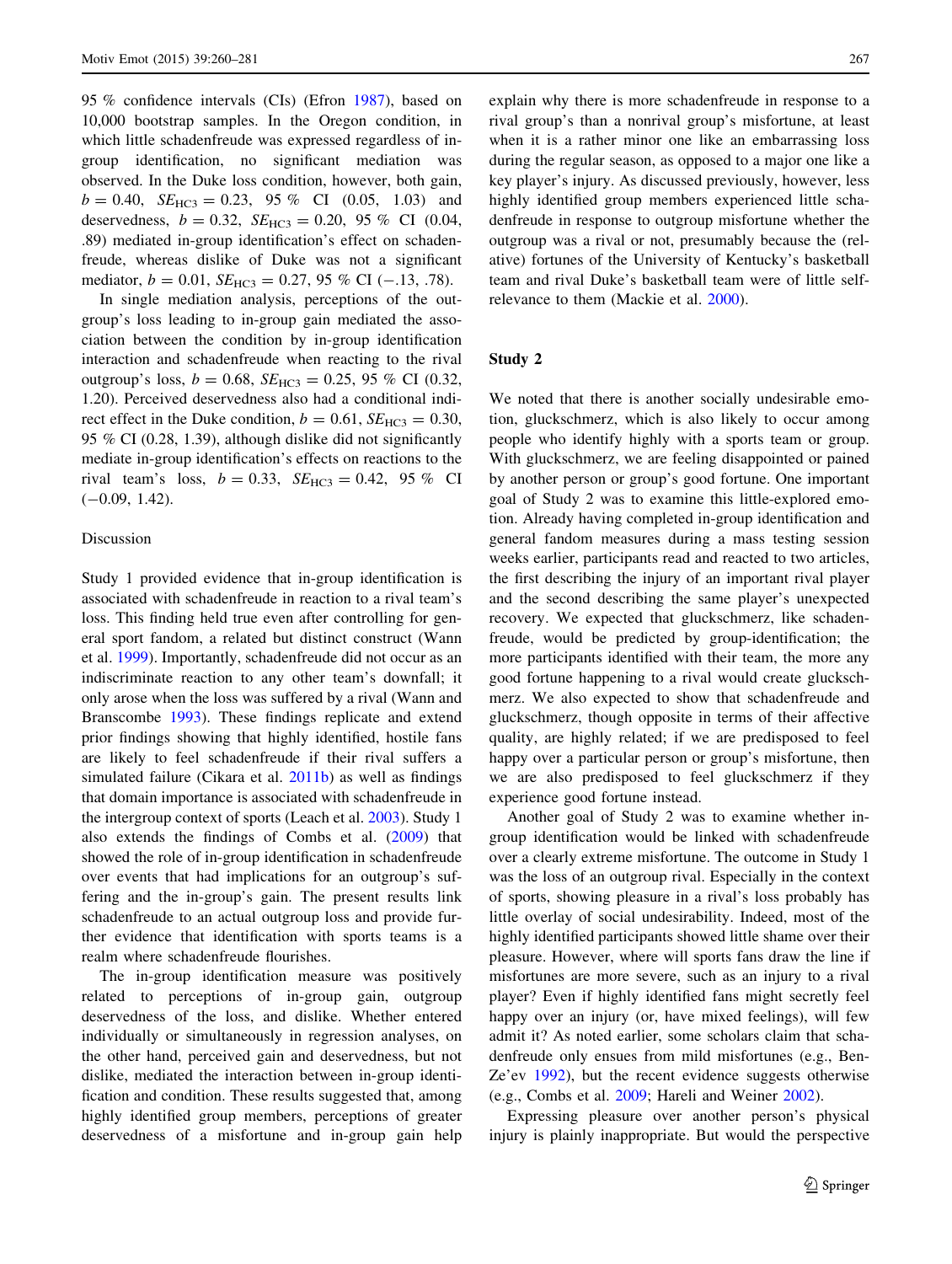of a highly identified fan alter this assumption? Research by Wann et al. ([1999\)](#page-20-0) would suggest so, as reported intentions to anonymously aggress against a player or coach on a rival team in order to help one's own team increase with strength of fan identification, controlling for general sport fandom. Subsequent research indicated that highly identified fans were more likely to express the intention to commit purely hostile acts of aggression anonymously, meaning that their team did not stand to benefit from the acts; notably, however, this intention declined with the severity of the misdeed (Wann et al. [2003\)](#page-21-0).

The findings by Cikara et al. [\(2011b](#page-19-0)) also link schadenfreude with reactions to a rival team player's injury, as participants who physiologically evidenced schadenfreude during the baseball game simulation later indicated greater willingness to perpetrate aggressive acts against a rival team's fan than those experiencing less schadenfreude in response to rival team misfortunes. Self-reported schadenfreude non-significantly trended toward this willingness as well. Our aim was to test the implications of such prior research using participants' reactions to an actual severe misfortune and by measuring participants' levels of identification.

As in Study 1, we expected that in-group identification would be positively associated with schadenfreude. Moreover, we expected more gluckschmerz in response to the player's recovery among those higher in in-group identification than lower-identified fans. Indeed, we expected schadenfreude over the injury would set the stage for gluckschmerz over the recovery. In contrast, we expected lower fan identification would predict greater sympathy for the player over the injury and happiness upon learning of his recovery. Thus, the socially undesirable emotions of schadenfreude and gluckschmerz should characterize reactions to learning about a rival's misfortune and subsequent rehabilitation among highly identified fans, whereas more socially acceptable reactions of sympathy and happiness should better describe the emotions among less identified fans when they learn of these events.

A final goal was to examine other factors that might mediate any relation found between in-group identification and schadenfreude as well as between in-group identification and gluckschmerz. For schadenfreude, we expected that perceived in-group gain, perceptions that the outgroup deserved the misfortune, and dislike of the outgroup would mediate the relationship. For gluckschmerz, we expected mediational effects conceptually similar to schadenfreude, given that gluckschmerz, like schadenfreude, should be triggered by changes in an outgroup's fortunes, and by extension, one's own group's fortunes (Combs et al. [2009](#page-20-0)). Method

## Participants

Thirty-six introductory social psychology students volunteered as part of a group of studies on social emotions. Participation was unrelated to course grades, and the experimenter distributed the materials when the instructor was absent from the classroom. We did not collect gender information, but approximately equal numbers of males and females were in the course.

# Materials and procedure

Aside from taking place in a classroom setting, the overall procedure for Study 2 was similar to Study 1's, except that participants read and reacted to two stimulus news articles. Additionally, participants completed the measures of ingroup identification (SSIS,  $\alpha = .94$ ) and general fandom (SFQ,  $\alpha = .95$ ) during a mass-testing session approximately 5 weeks before the experimental procedure took place.

The news articles in Study 2 described (1) an apparently severe knee injury sustained by an important player for Duke University (Nolan Smith) during a Duke win over Loyola (University) of Maryland and (2) his unexpected quick recovery. Participants then completed composite measures of schadenfreude (''A little pleased over the injury;" "Delighted over what happened;" and "I have to admit I smiled a bit;"  $\alpha = .93$ ), and sympathy over the injury ("Sad for Nolan Smith;" "Sorry for Duke;" ''Compassion for Nolan Smith;'' ''Disappointed for Duke;''  $\alpha = .78$ ), and single-item measures of perceived in-group gain (''Happy because it helps Kentucky''), outgroup deservedness (''Duke deserves these kinds of things''), and dislike (''Dislike toward Duke''). As with Study 1, these and the other dependent measures in Study 2 were on eightpoint Likert scales (endpoints:  $0 =$  "not at all;"  $7 =$  "a whole lot'').

After reading the second article about Smith's recovery, participants completed a three-item measure of gluckschmerz ( $\alpha = .83$ ). Items included "A little disappointed over the quick recovery;'' ''Displeased over what happened;'' and ''Have to admit it came as a disappointment.'' Happiness over the recovery ( $\alpha = .76$ ) was measured with four items: "Pleased for Smith;" "Pleased for Duke;" "Happy for Smith;'' and ''Happy for Duke.'' Participants also indicated the extent to which they believed the recovery hurt Kentucky (''Upset because since [sic] it hurts Kentucky''), and feelings of resentment (''resentful'').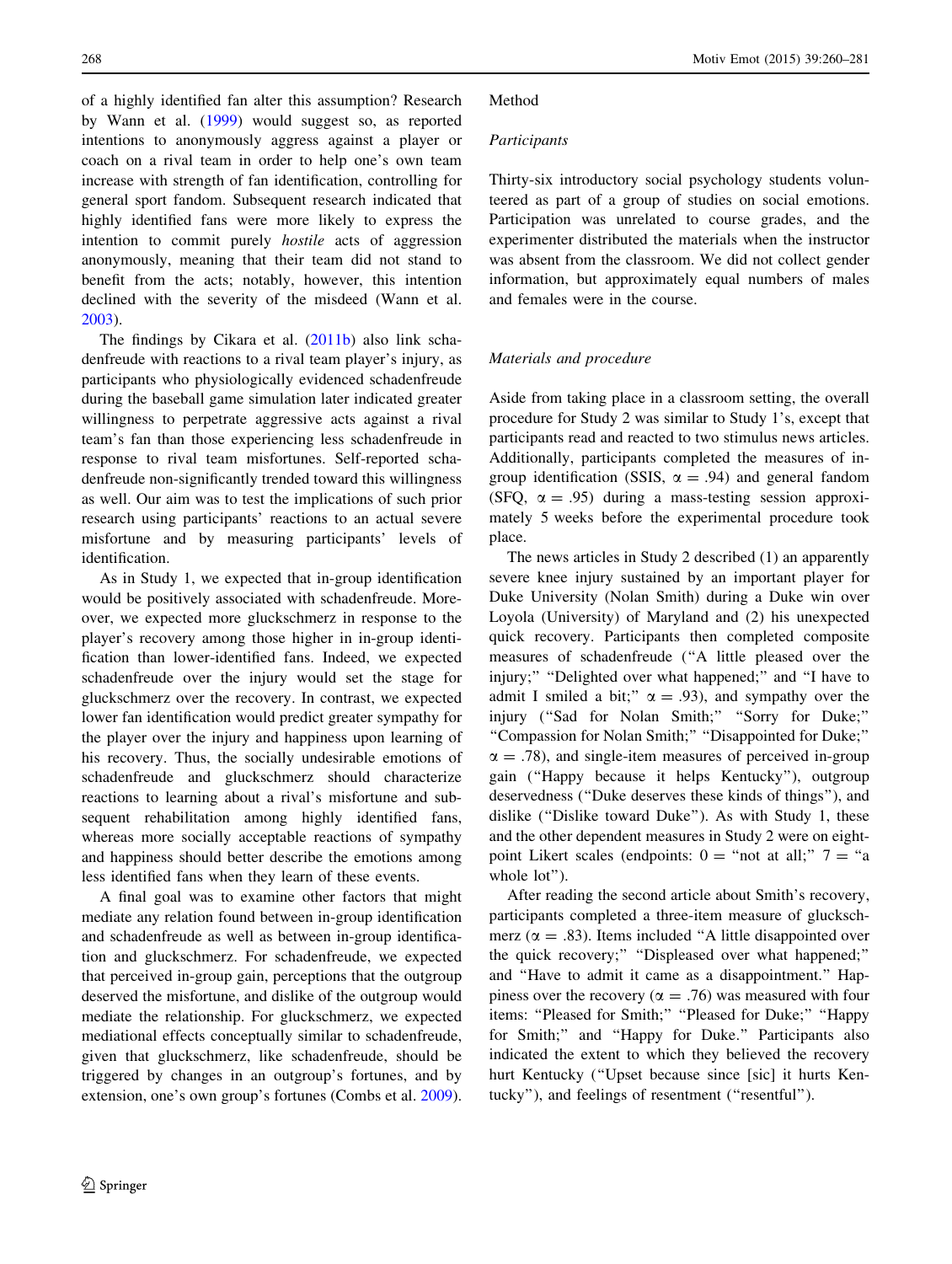#### Results

Controlling for general fandom ( $M = 4.31$ ,  $SD = 1.96$ ), group identification ( $M = 4.52$ ,  $SD = 1.86$ ) was positively correlated with schadenfreude ( $M = 1.04$ ,  $SD = 1.41$ ) in reaction to learning of Smith's injury,  $r = .50$ ,  $p = .001$ ,  $\tau = .38$ ,  $p = .002$ , and gluckschmerz  $(M = 1.06$ ,  $SD = 1.21$ ) in reaction to Smith's recovery,  $r = .58$ ,  $p\lt .001$ ,  $\tau = .44$ ,  $p\lt .001$ ; descriptively, group identification correlated negatively with happiness over Smith's recovery  $(M = 2.03, SD = 1.29), r = -.24, p = .16,$  $\tau = -.15$ ,  $p = .21$ , as well as sympathy over Smith's injury ( $M = 2.13$ ,  $SD = 1.28$ ),  $r = -.20$ ,  $p = .24$ ,  $\tau =$  $-.16$ ,  $p = .18$ , albeit nonsignificantly. See Table 3 for zero-order correlations.

#### In-group identification and schadenfreude

In a regression analysis controlling for general sport fandom, in-group identification was associated with schadenfreude,  $b = 0.46$ ,  $SE_{HC4m} = 0.13$ ,  $t = 3.51$ ,  $p = .001$ ,

**Table 3** Measures of association, Study 2,  $N = 36$ 

model  $R^2 = .30$ ,  $p = .002$ . Including a quadratic in-group identification term resulted in no significant increase in model  $R^2$ ,  $\Delta R^2 = .05$ ,  $F = 2.45$ ,  $p = .13$ . Sport fandom had no significant effect on schadenfreude,  $p = .34$ . Repeating the regression with log-schadenfreude as the outcome yielded essentially identical results, with only ingroup identification showing a significant association with the outcome,  $b = 0.19$ ,  $SE_{HC4m} = 0.06$ ,  $t = 3.41$ ,  $p = .002$ .

To test for potential mediators of the linear relationship between identification and schadenfreude, we took an approach similar to that of Study 1—potential mediators were entered simultaneously and individually into mediated multiple regressions controlling for general sport fandom. Perceived in-group gain ( $M = 2.36$ ,  $SD = 2.23$ ), outgroup deservedness ( $M = 1.25$ ,  $SD = 2.03$ ), and dislike of the outgroup ( $M = 2.81$ ,  $SD = 2.66$ ) were examined as possible mediators of the link between in-group identification and schadenfreude in reaction to Smith's injury. Whether entered simultaneously or individually, none was a significant mediator of the identification-schadenfreude

|                           | 1                        | 2       | 3       | 4       | 5       | 6       | 7       | 8                 | 9       | 10      | 11      |
|---------------------------|--------------------------|---------|---------|---------|---------|---------|---------|-------------------|---------|---------|---------|
| 1 In-group identification | $\overline{\phantom{0}}$ | .33     | .425    | .567    | .356    | .516    | $-.207$ | .434              | .374    | .538    | $-.255$ |
| $\boldsymbol{p}$          |                          | .001    | .001    | $-.001$ | .007    | $-.001$ | .087    | .001              | .005    | $-.001$ | .033    |
| 2 Sport fandom            | .495                     |         | .19     | .423    | .346    | .254    | $-.115$ | .09               | .098    | .229    | $-.255$ |
| $\boldsymbol{p}$          | $-.001$                  |         | .139    | .001    | .009    | .048    | .343    | .484              | .47     | .071    | .035    |
| 3 Schadenfreude           | .538                     | .244    |         | .441    | .575    | .435    | $-.247$ | .629              | .623    | .508    | $-.324$ |
| $\boldsymbol{p}$          | .001                     | .152    |         | .001    | $-.001$ | .001    | .056    | $-.001$           | $-.001$ | $-.001$ | .012    |
| 4 Dislike of outgroup     | .675                     | .578    | .514    |         | .616    | .593    | $-.254$ | $\mathcal{A}$     | .353    | .588    | $-.285$ |
| $\boldsymbol{p}$          | $-.001$                  | $-.001$ | .001    |         | $-.001$ | $-.001$ | .046    | .003              | .013    | $-.001$ | .024    |
| 5 Outgroup deservedness   | .349                     | .496    | .494    | .712    |         | .37     | $-.261$ | .438              | .542    | .517    | $-.334$ |
| $\boldsymbol{p}$          | .037                     | .002    | .002    | $-.001$ |         | .009    | .052    | .002              | $-.001$ | $-.001$ | .012    |
| 6 In-group gain           | .627                     | .377    | .467    | .676    | .364    |         | $-.233$ | .417              | .303    | .704    | $-.185$ |
| $\boldsymbol{p}$          | $-.001$                  | .023    | .004    | $-.001$ | .029    |         | .072    | .002              | .036    | $-.001$ | .149    |
| 7 Sympathy                | $-.238$                  | $-.1$   | $-.365$ | $-.28$  | $-.317$ | $-.209$ |         | $-.004$           | $-.074$ | $-.16$  | .557    |
| $\boldsymbol{p}$          | .162                     | .561    | .029    | .098    | .059    | .221    |         | .976              | .587    | .211    | $-.001$ |
| 8 Gluckschmerz            | .575                     | .206    | .765    | .466    | .368    | .475    | .008    | $\qquad \qquad -$ | .735    | .598    | $-.121$ |
| $\boldsymbol{p}$          | $-.001$                  | .234    | $-.001$ | .005    | .03     | .004    | .964    |                   | $-.001$ | $-.001$ | .348    |
| 9 Resent recovery         | .477                     | .214    | .725    | .385    | .396    | .296    | $-.14$  | .883              |         | .564    | $-.212$ |
| $\boldsymbol{p}$          | .003                     | .209    | $-.001$ | .021    | .017    | .08     | .417    | $-.001$           |         | $-.001$ | .119    |
| 10 In-group loss          | .711                     | .407    | .57     | .735    | .501    | .808    | $-.15$  | .751              | .65     |         | $-.239$ |
| $\boldsymbol{p}$          | $-.001$                  | .015    | $-.001$ | $-.001$ | .002    | $-.001$ | .389    | $-.001$           | $-.001$ |         | .06     |
| 11 Happy for recovery     | $-.388$                  | $-.317$ | $-.395$ | $-.372$ | $-.369$ | $-.235$ | .697    | $-.161$           | $-.32$  | $-.299$ |         |
| $\boldsymbol{p}$          | .019                     | .06     | .017    | .025    | .027    | .167    | $-.001$ | .355              | .057    | .081    |         |
| $\boldsymbol{M}$          | 4.52                     | 4.31    | 1.04    | 2.81    | 1.25    | 2.36    | 2.13    | 1.06              | 0.75    | 1.39    | 2.03    |
| <b>SD</b>                 | 1.86                     | 1.96    | 1.41    | 2.66    | 2.03    | 2.23    | 1.28    | 1.21              | 1.18    | 1.38    | 1.29    |

Above diagonal: Kendall's  $\tau$ -b rank correlation coefficients

Below diagonal: Pearson correlation coefficients

Bold means  $p < 0.05$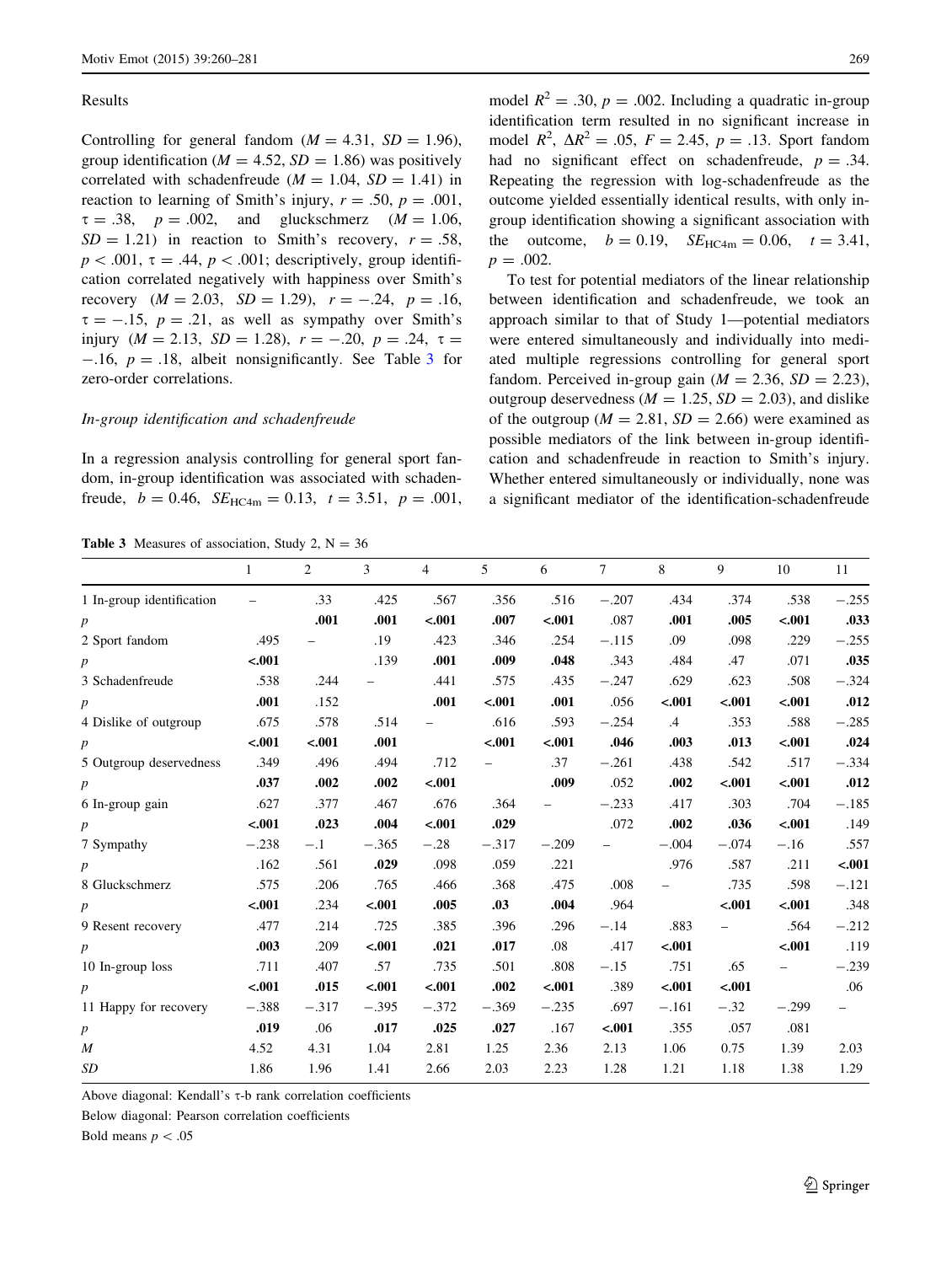relationship, or the identification-log schadenfreude relationship.

## In-group identification and gluckschmerz

In a regression analysis controlling for general sport fandom, in-group identification was significantly associated with gluckschmerz in reaction to the Duke player's recovery,  $b = 0.45$ ,  $SE_{HC4m} = 0.10$ ,  $t = 4.70$ ,  $p < .001$ , model  $R^2 = .37$ ,  $p < .001$ . As with schadenfreude, adding the quadratic term did not significantly increase model  $R^2$ ,  $\Delta R^2$  < .01,  $F_{\text{change}} = .14$ ,  $p = .71$ , and sport fandom's effect on gluckschmerz was not significant,  $b = -0.15$ ,  $SE_{\text{HC4m}} = 0.10, p = .14$ . Also, and as expected, those who felt schadenfreude in reaction to the injury tended to feel gluckschmerz upon the player's recovery,  $r = .77$ ,  $p$  < .001,  $\tau = .63$ ,  $p$  < .001. Paralleling the results on logschadenfreude, repeating the regression with log-gluckschmerz as the outcome also yielded essentially identical results, with only in-group identification showing a significant association with the outcome,  $b = 0.21$ ,  $SE_{HC4m} = 0.04$ ,  $t = 5.31$ ,  $p < .001$ .

To test possible mediators of the relationship between in-group identification and gluckschmerz, perceptions of the recovery hurting Kentucky ( $M = 1.39$ ,  $SD = 1.38$ ), resentment ( $M = 0.75$ ,  $SD = 1.18$ ), and outgroup dislike were entered simultaneously and individually into mediated regression equations. The first two mediators were chosen (in addition to dislike) because negative feelings due to the recovery ''hurting'' Kentucky are logically related to happiness over the initial injury helping Kentucky  $(r = .81, p < .001, \tau = .74, p < .001)$ , while resentment of the good fortune of recovery should be related to perceptions of the outgroup's deservedness of misfortune ( $r = .40$ ,  $p = .02$ ,  $\tau = .54$ ,  $p < .001$ ).

Mediation analyses revealed that only resentment was a significant mediator of the group identification—gluckschmerz relationship when entered simultaneously with dislike and perceptions of the recovery hurting Kentucky,  $b = 0.23$ ,  $SE_{HC3} = 0.08$ , 95 % CI (0.09, 0.43). Entered individually, however, all three variables mediated the ingroup identification-gluckschmerz relationship: perceptions of the recovery hurting Kentucky,  $b = 0.31$ ,  $SE_{HC3} = 0.09, 95\%$  CI (0.16, 0.49); resentment,  $b = 0.26$ ,  $SE_{HC3} = 0.09, 95\%$  CI (0.11, 0.46); and dislike,  $b = 0.07$ ,  $SE_{HC3} = 0.08, 95\% \text{ CI } (-0.008, 0.32),$  although its effect was marginal.

#### Discussion

The results of Study 2 suggest that gluckschmerz is an emotion that people can feel and that it, like schadenfreude, is associated with group identification. The more

participants identified with their team, the more gluckschmerz they tended to report following the rival player's good fortune. This was true even though the injury was severe. As expected, schadenfreude and gluckschmerz, although apparently opposite in their affective quality, were highly related. If participants initially felt happy over the rival player's injury, they also were highly likely to feel gluckschmerz if the player recovered. Mediational findings were less clear-cut (perhaps in part because statistical power was low with  $N = 36$ ). None of the possible mediators of the association between in-group identification and schadenfreude was statistically significant. On the other hand, in single-mediator models, resentment, dislike of Duke, and perceived in-group loss due to the recovery all mediated the relationship between in-group identification and gluckschmerz, although only resentment remained significant in the multiple-mediation model, indicating quite a bit of overlap among these closely interrelated emotional experiences. Nonetheless, Studies 1 and 2 show that in-group identification is associated with schadenfreude and gluckschmerz in response to an outgroup's fortunes, whether a loss, an injury, or recovery from an injury.

## Study 3

Although the findings for Study 2 suggest that, for the highly identified fan, severe misfortunes (even injuries) happening to a rival can produce schadenfreude and gluckschmerz if the rival recovers, severity was not actually manipulated. This was in part because we were relying on actual events, which precluded varying the severity of an injury to the same rival player. We were able to examine gluckschmerz (in Study 2) because, fortunately, the rival player actually made a quick recovery. In Study 3, we manipulated the severity of misfortune by creating what appeared to be an actual misfortune of either a mild or a severe nature. In this case, we chose Austin Rivers, arguably the best player for Duke University during the 2011–2012 season. As in Study 2, participants read two articles. The first article described either a mild (wrist) injury (though this would cause him to be out for the season) or severe (knee) injury (out for the season and possibly jeopardize NBA career) and the second described a report indicating that the injury was not as bad as expected and that the player would soon return to the lineup. Then, participants completed group identification measures. As gender covaries with sport fandom and could potentially underlie in-group identification-schadenfreude/ gluckschmerz associations, we also measured gender in this and the final study. We expected that group identification would be associated with both schadenfreude and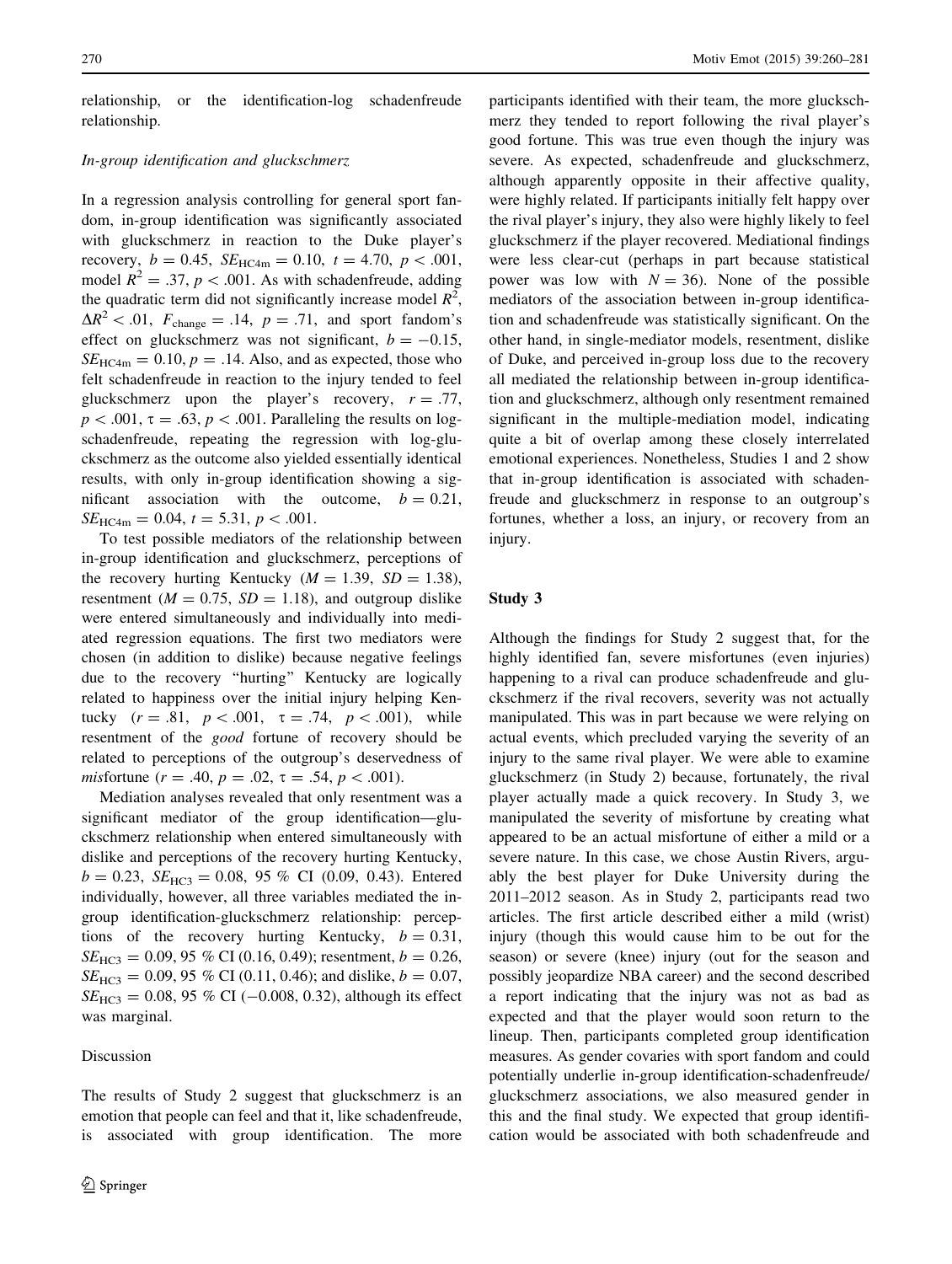gluckschmerz, but this would be moderated by severity such that highly identified participants would feel less schadenfreude as injury severity increased and also less gluckschmerz over the subsequent recovery, while lowidentified participants would show similarly low levels of schadenfreude and gluckschmerz regardless of injury severity. Our predictions for high identified participants were tempered by the recognition that, in the context of sports, a more severe injury also produces the possibility for greater gain to the in-group. Thus, the satisfaction resulting from this greater gain might trump the greater sympathy created by the increased severity of the injury.

## Method

# Participants

Sixty-one students at the University of Kentucky participated to receive partial course credit. After removing outlying observations, $257$  students (34 female) remained for analysis.

## Materials and procedure

Participants were run in a laboratory setting in groups of approximately 8–15 and were randomly assigned to one of two conditions: reading an article about a season-ending severe knee injury that put a star Duke University player's (Austin Rivers') aspirations for an NBA career into doubt, or a less serious wrist injury that would put him out for the season but not threaten his prospects of a professional career. After giving their reactions to the injury, participants then read a subsequent article describing how Rivers' injury was not as bad as expected and his likely return to the lineup that season. For the minor wrist injury, Rivers was described as probably being ready to return ''in February,'' or in time for the NCAA Tournament. For believability's sake, in the severe knee injury condition participants instead read that he would most likely return "in late February," as the study was run during January of that year. We reasoned that this difference was of little consequence except for reducing suspicion. Then, participants provided their reactions to that news. Lastly, they completed the in-group identity and general sports fandom measures, the SSIS ( $\alpha = .94$ ) and SFQ ( $\alpha = .95$ ).

The measures were similar to Study 2's, except as noted. We expanded the three-item schadenfreude scale, yielding a five-item scale ( $\alpha = .78$ ). To measure perceived in-group gain as a result of the injury, we averaged 2 items (''Happy if it hurt Duke'' and ''Happy because it helps Kentucky;''  $\alpha = .64$ ; a two-item scale was also formed to measure perceived in-group loss as a result of recovery from the injury (''Upset because it hurts Kentucky'' and ''Unhappy because it helps Duke;"  $\alpha = .73$ ). Composites for sympathy over the injury ( $\alpha = .74$ ), gluckschmerz ( $\alpha = .82$ ), and happiness over the recovery ( $\alpha = .83$ ) were also adequately reliable.

## Results

Controlling for general fandom and participant gender, identification with UK's basketball team (in-group identification) correlated positively with schadenfreude in reaction to learning of Rivers' injury,  $r = .36$ ,  $p = .004$ ,  $\tau = .26$ ,  $p = .005$ , and with gluckschmerz following his recovery,  $r = .43$ ,  $p = .001$ ,  $\tau = .28$ ,  $p = .002$ . Although both correlations were descriptively negative, identification was not significantly related to sympathy after the injury,  $r = -.10, p = .45, \tau = .09, p = .34$ , or happiness over the recovery,  $r = -.19$ ,  $p = .16$ ,  $\tau = -.06$ ,  $p = .50$ , controlling for fandom and gender. See Table [4](#page-12-0) for zero-order correlations.

Males tend to be bigger sports fans than females, and so we performed analyses to assess what effect, if any, gender would have on results (Wann et al. [2004](#page-21-0)). Although males and females differed slightly on in-group identification  $(M_{\text{Male}} = 5.78, SD_{\text{Male}} = 1.66; M_{\text{Female}} = 5.12, SD_{\text{Female}} =$ 2.13), sport fandom  $(M_{\text{Male}} = 5.89, SD_{\text{Male}} = 2.15;$  $M_{\text{Female}} = 5.04$ ,  $SD_{\text{Female}} = 2.27$ ), schadenfreude ( $M_{\text{Male}} =$ .84,  $SD_{Male} = 1.10$ ;  $M_{Female} = .62$ ,  $SD_{Female} = .94$ ), and gluckschmerz ( $M_{\text{Male}} = 1.29$ ,  $SD_{\text{Male}} = 1.64$ ;  $M_{\text{Female}} =$ 1.63,  $SD_{\text{Female}} = 1.62$ ), none of these differences was statistically reliable,  $ts < 1.5$ ,  $ps > .20$ . Moreover, whether controlling for sport fandom and in-group identification or not, gender was not reliably associated with any of these variables,  $|rs| < .11$ ,  $|\tau s| < .12$ ,  $p s > .20$ . Nonetheless, in addition to sport fandom, gender was included as a second covariate in subsequent analyses, as previous research has indicated that females tend to express less schadenfreude than males (Combs et al. [2009\)](#page-20-0).

## Manipulation check

A separate group of participants (17 females and 18 males) was used to check on whether the conditions would be perceived as distinct in terms of misfortune severity. Using a four-item composite measure of participants' perceptions of Rivers' injury severity ( $\alpha = .87$ ), we confirmed that the knee injury ( $M = 5.22$ ,  $SD = .93$ ) was seen as considerably more severe than the wrist injury  $(M = 3.23,$  $SD = 1.33$ ,  $t = 4.94$ ,  $p < .001$ ,  $d = 1.74$ .

 $\sqrt[2]{2}$  Four outliers were removed from analyses on the basis of exceeding conventional cutoffs for at least two of the following measures in regressions of schadenfreude against in-group identification: leverage [cutoff =  $3((k + 1)/n)$ ], ESR (cutoff =  $\pm 3$ ), and DFBetas (cutoff =  $\pm 1$ ).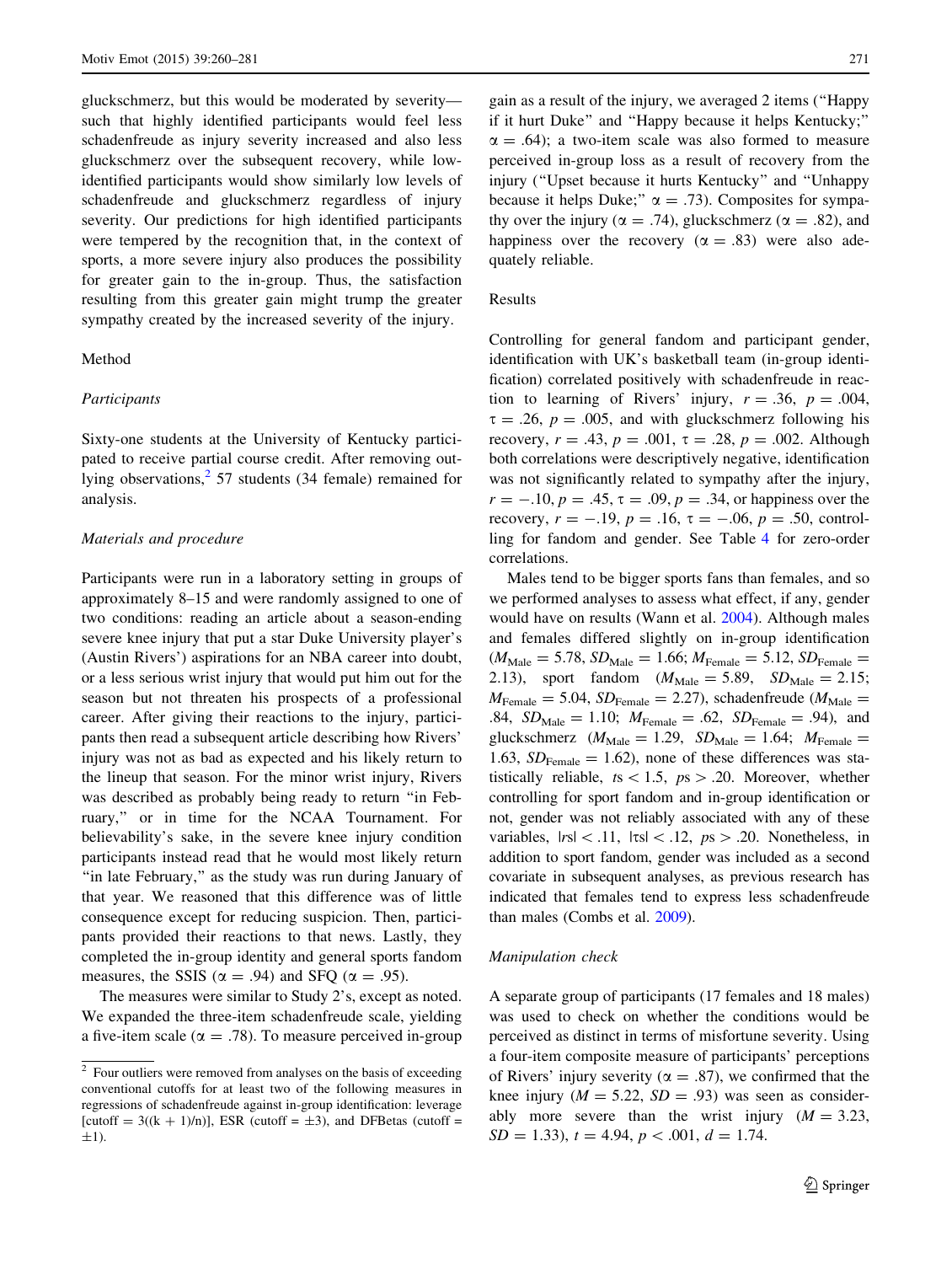## <span id="page-12-0"></span>**Table 4** Measures of association, Study 3,  $N = 57$

|                                   | $\mathbf{1}$ | $\sqrt{2}$ | 3                        | $\overline{4}$ | 5                        | 6       | $\tau$  | 8                        | 9                        | 10                       | 11                       | 12      |
|-----------------------------------|--------------|------------|--------------------------|----------------|--------------------------|---------|---------|--------------------------|--------------------------|--------------------------|--------------------------|---------|
| 1 In-group identification         |              | .373       | .264                     | .52            | .165                     | .47     | $-.078$ | .262                     | .212                     | .429                     | $-.046$                  | .104    |
| p                                 |              | $-.001$    | .008                     | $-.001$        | .118                     | $-.001$ | .404    | .007                     | .045                     | $-.001$                  | .623                     | .351    |
| 2 Sport fandom                    | .506         | -          | .095                     | .252           | .132                     | .106    | .038    | .051                     | .229                     | .228                     | .134                     | .231    |
| p                                 | $-.001$      |            | .342                     | .011           | .215                     | .274    | .689    | .6                       | .032                     | .018                     | .156                     | .039    |
| 3 Schadenfreude                   | .375         | .185       | $\overline{\phantom{0}}$ | .422           | .381                     | .466    | $-.285$ | .555                     | .407                     | .296                     | $-.168$                  | $-.134$ |
| $\boldsymbol{p}$                  | .004         | .168       |                          | $-.001$        | .001                     | $-.001$ | .005    | $-.001$                  | $-.001$                  | .004                     | .097                     | .262    |
| 4 Dislike of outgroup             | .595         | .357       | .502                     |                | .468                     | .537    | $-.268$ | .389                     | .156                     | .464                     | $-.207$                  | .142    |
| p                                 | $-.001$      | .006       | $-.001$                  |                | $-.001$                  | $-.001$ | .007    | $-.001$                  | .169                     | $-.001$                  | .039                     | .231    |
| 5 Outgroup deservedness           | .198         | .254       | .429                     | .526           | $\overline{\phantom{0}}$ | .351    | $-.22$  | .407                     | .267                     | .267                     | $-.16$                   | .085    |
| р                                 | .139         | .057       | .001                     | $-.001$        |                          | .001    | .038    | $-.001$                  | .027                     | .014                     | .134                     | .503    |
| 6 In-group gain                   | .617         | .239       | .581                     | .644           | .448                     |         | $-.195$ | .462                     | .145                     | .617                     | $-.217$                  | .024    |
| $\boldsymbol{p}$                  | $-.001$      | .073       | $-.001$                  | $-.001$        | $-.001$                  |         | .043    | $-.001$                  | .185                     | $-.001$                  | .025                     | .833    |
| 7 Sympathy                        | $-.092$      | .052       | $-.428$                  | $-.378$        | $-.317$                  | $-.309$ |         | $-.148$                  | $-.081$                  | $-.035$                  | .59                      | .126    |
| р                                 | .494         | .701       | .001                     | .004           | .016                     | .019    |         | .131                     | .447                     | .717                     | $-.001$                  | .26     |
| 8 Gluckschmerz                    | $\cdot$      | .149       | .662                     | .464           | .459                     | .617    | $-.238$ | $\overline{\phantom{0}}$ | .505                     | .556                     | $-.234$                  | .017    |
| p                                 | .002         | .269       | $-.001$                  | $-.001$        | $-.001$                  | $-.001$ | .075    |                          | $-.001$                  | $-.001$                  | .018                     | .882    |
| 9 Resent recovery                 | .248         | .323       | .425                     | .211           | .458                     | .188    | $-.058$ | .563                     | $\overline{\phantom{0}}$ | .394                     | $-.013$                  | .017    |
| p                                 | .063         | .014       | .001                     | .115           | $-.001$                  | .162    | .67     | $-.001$                  |                          | $-.001$                  | .9                       | .893    |
| 10 In-group loss                  | .562         | .336       | .409                     | .547           | .41                      | .711    | $-.081$ | .699                     | .558                     | $\overline{\phantom{0}}$ | $-.168$                  | .136    |
| р                                 | $-.001$      | .011       | .002                     | $-.001$        | .002                     | $-.001$ | .55     | $-.001$                  | $-.001$                  |                          | .083                     | .236    |
| 11 Happy for recovery             | $-.176$      | .041       | $-.287$                  | $-.392$        | $-.259$                  | $-.314$ | .721    | $-.362$                  | $-.092$                  | $-.297$                  | $\overline{\phantom{0}}$ | $-.009$ |
| p                                 | .191         | .761       | .03                      | .003           | .051                     | .017    | $-.001$ | .006                     | .497                     | .025                     |                          | .936    |
| 12 Injury (0 = minor, 1 = severe) | .163         | .323       | $-.128$                  | .18            | .106                     | .005    | .17     | $-.058$                  | $-.041$                  | .136                     | $-.05$                   |         |
| $\boldsymbol{p}$                  | .226         | .014       | .342                     | .181           | .433                     | .97     | .206    | .67                      | .763                     | .313                     | .713                     |         |
| M                                 | 5.38         | 5.38       | 0.71                     | 3.3            | 0.68                     | 2.37    | 3.42    | 1.49                     | 0.67                     | 2.63                     | 2.81                     |         |
| SD                                | 1.97         | 2.24       | 1                        | 2.88           | 1.31                     | 2.06    | 1.38    | 1.62                     | 1.46                     | 2.28                     | 1.54                     |         |

Above diagonal: Kendall's  $\tau$ -b rank correlation coefficients

Below diagonal: Pearson correlation coefficients

Bold means  $p < .05$ 

## In-group identification, schadenfreude, and gluckschmerz

Schadenfreude was subdued in both the minor injury  $(n = 32, M = .83, SD = 1.08)$  and severe injury  $(n = 25,$  $M = .57$ ,  $SD = .89$ ) conditions. We performed a hierarchical linear regression analysis, with general fandom and gender as control variables, to test for main effects of ingroup identification and injury type at Step 1 and added their interaction to the model at Step 2. Results indicated a main effect of in-group identification,  $b = 0.19$ ,  $SE_{\text{HC4m}} = 0.08, t = 2.38, p = .02$ , but no significant main effect of injury type,  $b = -0.43$ ,  $SE_{HC4m} = 0.30$ ,  $t =$  $-1.42$ ,  $p = .16$ , sport fandom  $b = 0.02$ ,  $SE_{HC4m} = 0.07$ ,  $t = 0.36, p = .72,$  or gender  $(0 = \text{male}, 1 = \text{female}),$  $b = -0.13$ ,  $SE_{HC4m} = 0.29$ ,  $t = -.47$ ,  $p = .64$ , model  $R^2 = .18$ ,  $p = .03$ . Adding the interaction effect did not significantly improve the model,  $\Delta R^2 = .01$ ,  $F_{\text{change}} = .74$ ,  $p = .39$ , and there was no significant quadratic effect of

in-group identification,  $p > .35$ . Gender and fandom had no significant effect on schadenfreude,  $ps > .19$ . Results of a regression with log-schadenfreude as the outcome yielded similar results. Only in-group identification showing a significant association with log-schadenfreude,  $b = 0.09$ ,  $SE_{\text{HC4m}} = 0.04, t = 2.20, p = .03.$ 

Gluckschmerz was similar across injury conditions  $(M_{\text{Minor Injury}} = 1.57, SD_{\text{Minor Injury}} = 1.90; M_{\text{Severe Injury}} =$ 1.39,  $SD_{Severe Injury} = 1.20$ . A regression analysis on gluckschmerz with predictors identical to those for the schadenfreude regression analysis revealed a main effect of in-group identification,  $b = 0.37$ ,  $SE_{HC4m} = 0.11$ ,  $t = 3.23, p = .002$ , but not of injury type,  $b = -0.34$ ,  $SE_{\text{HC4m}} = 0.48, t = -0.69, p = .49, \text{ model } R^2 = .20,$  $p = .02$ ; adding the interaction effect did not improve the model,  $\Delta R^2$  < .01, p > .90, and there was no quadratic effect of in-group identification,  $p > .90$ . Gender and fandom had no significant effect on gluckschmerz,  $ps > .25$ .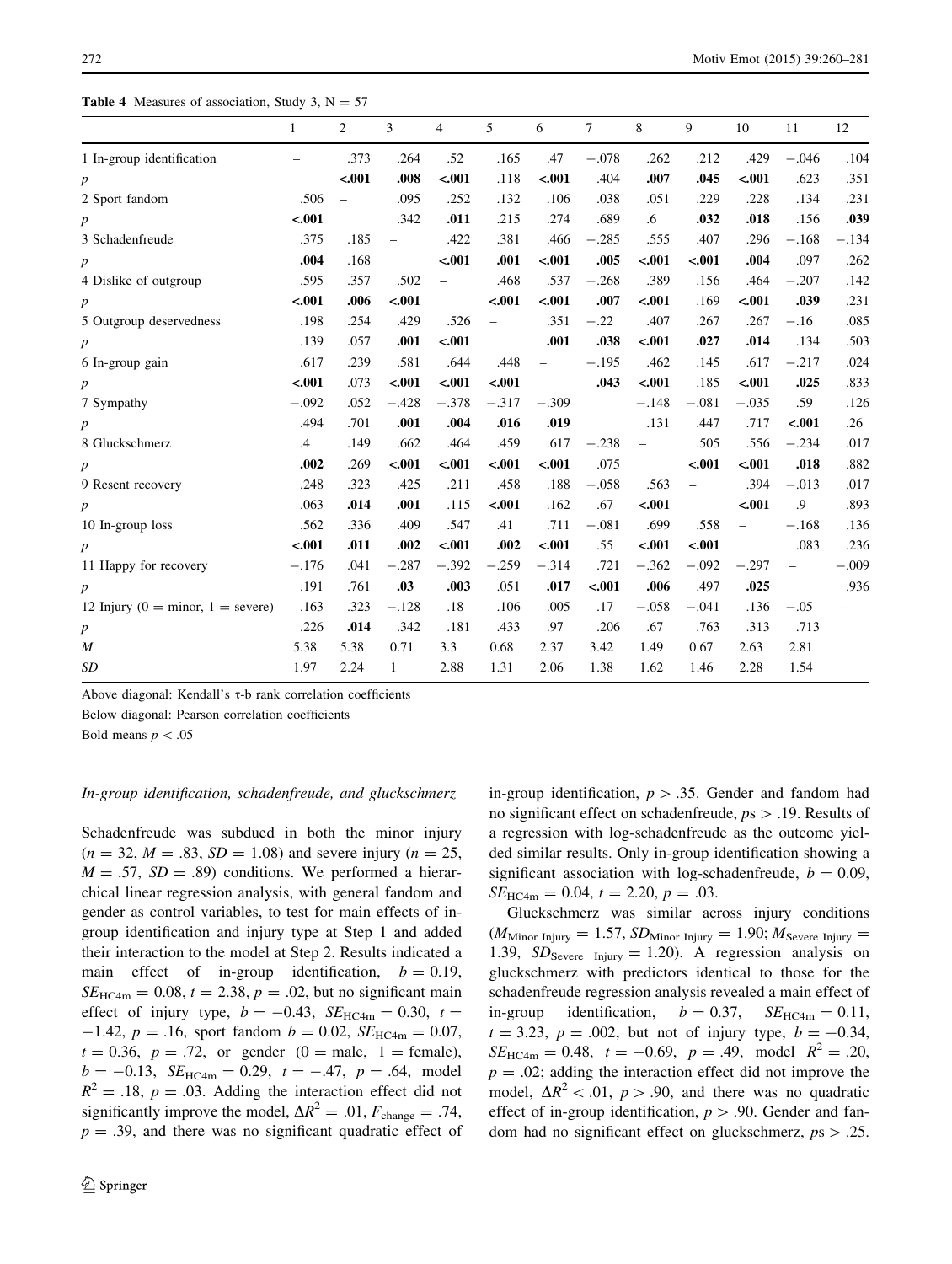The log-gluckschmerz version of the regression also showed only a significant main effect of in-group identification,  $b = 0.16$ ,  $SE_{HC4m} = 0.05$ ,  $t = 2.97$ ,  $p = .004$ .

## Discussion

The severity of an injury did not moderate the relationships between identification and schadenfreude, and identification and gluckschmerz, even though the more severe injury was indicated to be career-threatening. Schadenfreude in reaction to a rival player's injury and gluckschmerz in reaction to his recovery were highly related,  $r = .66$ ,  $p < .001$ ,  $\tau = .56$ ,  $p\lt 0.001$ , as were perceived gain in reaction to the injury and perceived loss in reaction to his recovery,  $r = .71$ ,  $p < .001$ ,  $\tau = .62, p < .001$ . As expected, schadenfreude and gluckschmerz, although apparently opposite in their affective quality, were strongly associated. If participants initially felt happy over the rival player's injury, they also were highly likely to feel gluckschmerz if the player recovered. Thus, it seems likely that emotional reactions to positive and negative events happening to an outgroup are often driven in large part by their perceived consequences for one's in-group. People heavily invested in a particular identity are likely to feel the pain of another group's good fortune, and the joys of learning of that group's misfortune, as these events impact their group's (and their own) fortunes.

#### Study 4

It is likely that people react differently to another person's physical pain than to a misfortune unrelated to physical pain (e.g., Bruneau et al. [2013\)](#page-19-0). Possibly, another person's physical pain is more likely to create immediate empathy, for example (but see Krach et al. [2011](#page-20-0)). Injury severity and pain often coincide, and so separating their effects and determining whether they might influence in-group identification effects on schadenfreude in reaction to an outgroup misfortune and gluckschmerz following recovery was the primary goal of Study 4. We expected that injury severity (and its implied consequences for the in-group) would play a greater role in generating schadenfreude among highly identified fans than the outgroup player's pain, if the pain itself played any role at all. Notably, the sample size was much greater ( $N = 279$ ) than those of the first 3 studies, enhancing statistical power, especially for detecting smaller effects. Importantly, the larger sample enabled us to perform two-part modeling, in which we separately modeled the presence or absence of schadenfreude and gluckschmerz using logistic regression and the intensity of these emotions, given their existence, using log-Y regression to deal with positive skew of the outcome. We had no reason a priori to expect that mediation of in-group identification effects would differ across the two parts of the models; nevertheless, we were able to test whether the mediators of the presence models were the same or different from those of the intensity models using Hayes' ([2013](#page-20-0)) PROCESS SPSS macro, which allows mediation tests for both continuous and dichotomous outcomes. In other words, the present study allowed us to model reasons why in-group identification may determine both whether and the extent to which people have socially-inappropriate reactions to positive and negative events happening to outgroups.

#### Method

#### Participants

University of Kentucky students participated in partial fulfillment of the research participation component of an introductory psychology course. One outlier was removed from analyses, as the participant scored above cut-offs on leverage and DFBetas on both schadenfreude and gluckschmerz in regressions of those variables against ingroup identification. The final sample included 105 males and 174 females.

#### Materials and procedure

Participants read two news articles (ostensibly from a Duke fan website) about either of two star players for Duke. The actual player was either Ryan Kelly or Mason Plumlee, both of whom were key, equally valuable players on the Duke men's basketball team. Also, the essential details about the injuries did not vary. Three one-way ANOVAs (with post hoc Tukey's HSD tests) on the effect of player (either Kelly or one of two Plumlee studies) on schadenfreude, gluckschmerz, and in-group identification, respectively, revealed no significant differences among any of the studies on any of these measures,  $Fs < 1.5$ ,  $ps > .27$ ; all Tukey's HSD  $p$  values  $> 0.24$ . Thus, subsequent analyses were collapsed across the Kelly and Plumlee studies.

The first article participants read discussed an injury to the player's knee (suffered that day during practice) that was witnessed by someone attending the practice session and detailed either a small or large amount of pain suffered by the player. Specifically, the player was described as either having experienced little pain ( $n = 135$ ) or as having screamed in pain ( $n = 144$ ). The article went on to give a preliminary assessment of its severity, which could take one of two levels: healthy in time for the season opener ( $n = 115$ ) or miss at least an entire season ( $n = 164$ ).<sup>3</sup> Thus, we had a 2(injury

 $\frac{3}{3}$  Participants in this condition (n = 164) either read that the player would miss an entire season  $(n = 111)$  or would very likely never play basketball competitively again  $(n = 53)$ . Results were very similar across these variants and thus we combined them to form a single severe injury condition.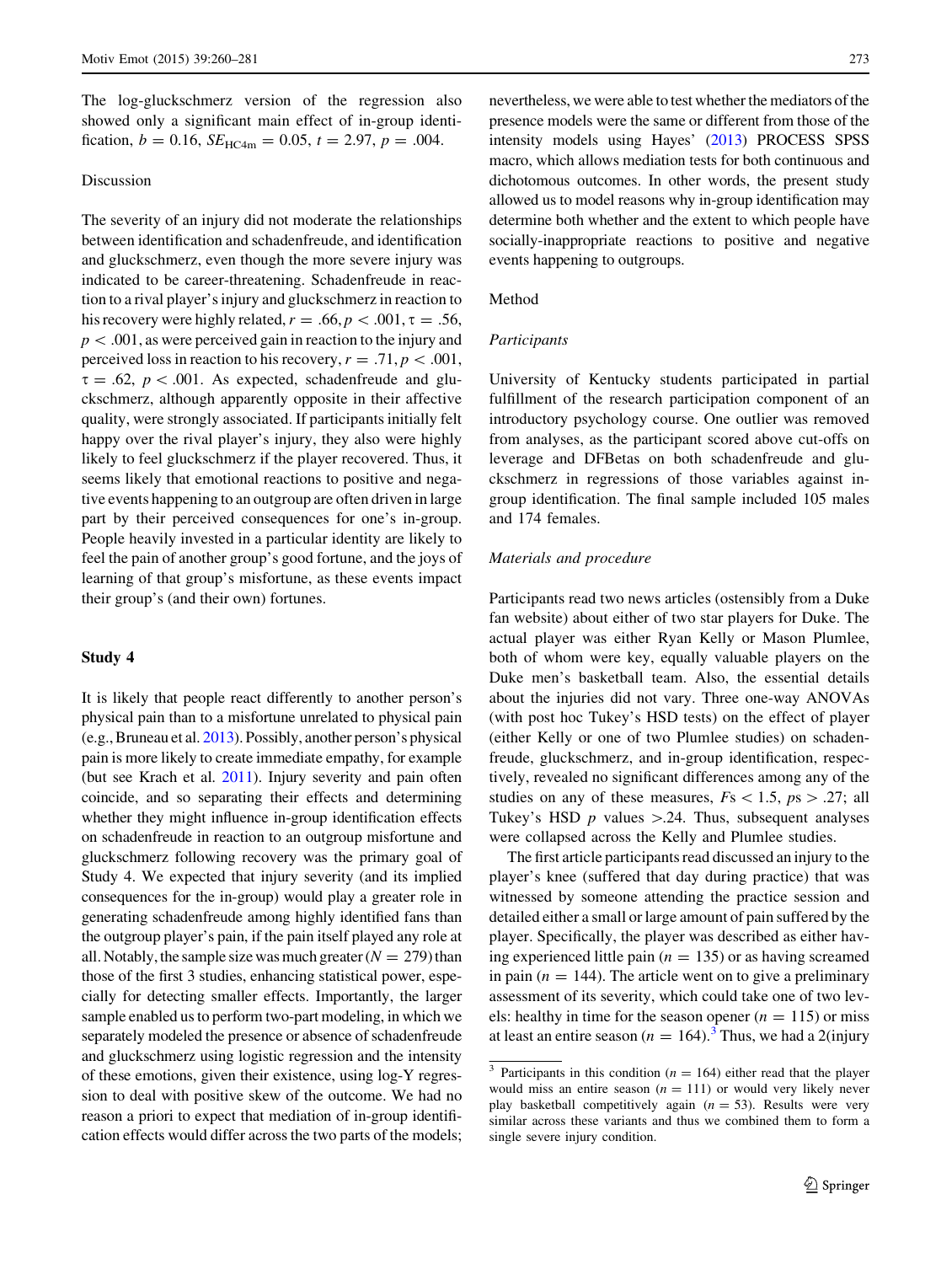pain)  $\times$  2(injury severity) between-subjects design. Measures of schadenfreude ( $\alpha = .90$ ;  $M = 1.03$ ,  $SD = 1.51$ ) in response to the injury were then collected, along with measures of in-group gain ( $\alpha = .77$ ;  $M = 2.74$ ,  $SD = 2.31$ ), outgroup dislike (1-item: "Dislike Duke;"  $M = 3.41$ ,  $SD = 2.93$ ) and the perceived deservedness of the misfortune (1-item: ''Duke deserves these kinds of things;''  $M = 1.15$ ,  $SD = 1.90$ ). Next, participants read the second article reporting that the player would, in fact, recover in time for playing in the season opener (worded to take into account that this outcome might have seemed surprising given the apparent nature of the injury as initially perceived), after which participants indicated feelings of gluckschmerz  $(\alpha = .85; M = 1.75, SD = 1.85)$ , perceptions of in-group loss ( $\alpha = .84$ ;  $M = 2.58$ ,  $SD = 2.30$ ), and resentment over the recovery (measured with items ''Resentful'' and ''Frustrated;"  $\alpha = .85$ ;  $M = 0.86$ ,  $SD = 1.48$ ). Finally, participants completed measures of in-group identification  $(\alpha = .94; M = 5.55, SD = 1.95)$ , and general sport fandom  $(\alpha = .95; M = 5.40, SD = 2.20)$  before being thanked and debriefed.

## Results

#### Manipulation checks

Items on eight-point Likert scales (endpoints:  $0 =$  "not at all;"  $7 =$  "a whole lot") assessed the effectiveness of the injury severity and injury painfulness manipulations. A 2 [injury severity: low (player back in time for season opener) or high (player out for at least a season)]  $\times$  2 [pain: low (injury caused little pain) or high (player screamed in pain)] factorial ANOVA on agreement with the statement ''I expect that Kelly will recover quickly'' yielded a main effect of injury severity,  $F(1, 275) = 62.99, p < .001, \eta_p^2 = .19$ , confirming that participants who read about an injury of low severity  $(M = 4.51, SD = 1.69)$  expected the player to recover faster than those who read about a severe injury  $(M = 2.72, SD = 1.98)$ . There was no main effect of pain,  $\eta_{\rm p}^2$  < .01, p = .47, or interaction,  $\eta_{\rm p}^2$  < .01, p = .35.

A second ANOVA using the statement ''The injury was painful" confirmed low injury pain participants ( $M = 3.47$ ,  $SD = 2.15$ ) perceived the player to be in less pain than those in the high injury pain condition  $(M = 4.67)$ ,  $SD = 1.98$ ),  $F(1, 111) = 9.85$ ,  $p = .002$ ,  $\eta_{\rm p}^2 = .08$  (Participants who read about an injury to Ryan Kelly ( $n = 164$ ) were not asked about the injury's painfulness.). There was no main effect of injury severity on perceptions of pain,  $F(1, 111) = 0.26, p = .61, \eta_{\rm p}^2 < .01$ . However, a marginally significant injury pain  $\times$  injury severity interaction was obtained,  $F(1, 111) = 3.72$ ,  $p = .056$ ,  $\eta_p^2 = .03$ . Probing the interaction revealed that although the high pain condition participants perceived the injury to be more

painful than the low-pain injury participants, this effect was only significant when the injury was minor,  $b = 1.93$ ,  $SE = 0.54, 95\%$  CI (0.87–3.00); severe injury:  $b = 0.46$ ,  $SE = 0.54$ , 95 % CI (-0.61 to 1.54).

# In-group identification, schadenfreude, gluckschmerz, and gender

Controlling for general fandom and gender, in-group identification was positively correlated with schadenfreude in reaction to learning of the player's injury,  $r = .29$ ,  $p\lt .001$ ,  $\tau = .26$ ,  $p\lt .001$ , and gluckschmerz in reaction to his recovery,  $r = .35$ ,  $p < .001$ ,  $\tau = .27$ ,  $p < .001$ ; identification also correlated negatively with sympathy over the injury,  $r = -.23$ ,  $p < .001$ ,  $\tau = -.19$ ,  $p < .001$ , and happiness over the recovery,  $r = -.25$ ,  $p < .001$ ,  $\tau = -.20, p < .001$ . After partialling out general fandom and in-group identification effects, female participant gender was associated with greater self-reported sympathy in reaction to the injury,  $r = .15$ ,  $p = .01$ ,  $\tau = .10$ ,  $p = .01$ , but no greater happiness over the recovery than that reported by male participants,  $r = .04$ ,  $p = .50$ ,  $\tau = .01$ ,  $p = .78$ . See Table [5](#page-15-0) for zero-order correlations.

# Two-part modeling, schadenfreude

A logistic regression analysis tested the effects of in-group identification (and the quadratic identification term), injury severity condition, pain condition, general fandom, and gender on whether participants self-reporting feeling any schadenfreude in response to the injury.<sup>4</sup> Results indicated that ingroup identification significantly predicted the presence of schadenfreude in reaction to the injury, OR 1.58, 95 % CI  $(1.30-1.95)$ ,  $p < .001$ ; there was also a marginally significant quadratic effect of identification, OR 1.06, 95 % CI (0.993–1.14),  $p = .079$ . There was no significant effect of injury severity, OR 0.86, 95 % CI (0.51–1.45),  $p = .57$ , but reading about a painful injury tended to lower the likelihood of expressing any schadenfreude, OR 0.63, 95 % CI (0.38–1.06),  $p = .084$ . Female participants were less likely than males to report schadenfreude, OR 0.53, 95 % CI (0.30–0.94),  $p = .03$ . General fandom had no effect, OR 1.02,  $p = .82$ .

Repeating the regression analysis to determine predictors of the log-intensity of schadenfreude ( $n = 152$ , as 127 participants reported no schadenfreude) yielded similar results.<sup>5</sup>

<sup>&</sup>lt;sup>4</sup> Neither of the two-way interaction terms nor the three-way interaction was statistically significant,  $ps > .30$ , so the interaction terms were dropped from the presence of schadenfreude model. The final model Cox–Snell  $R^2$  was .15,  $p < .001$ .

<sup>5</sup> Neither of the two-way interaction terms nor the three-way interaction was statistically significant,  $ps > .50$ , so the interaction terms were dropped from the intensity of schadenfreude model. The final model  $R^2$  was .16,  $p\lt$  .001.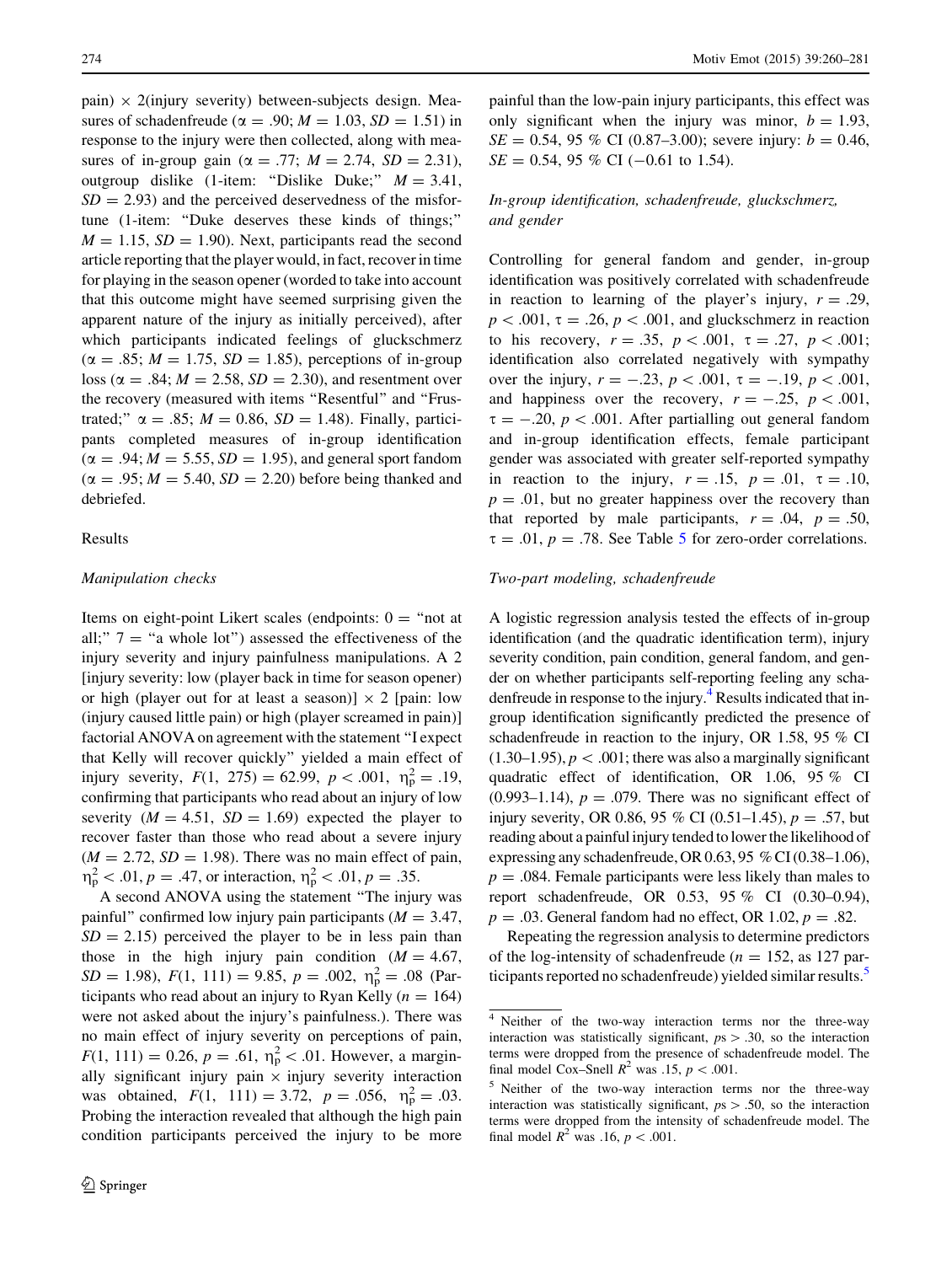**Table 5** Measures of association, Study 4,  $N = 279$ 

**Table 5** Measures of association, Study 4, N =  $279$ 

<span id="page-15-0"></span>

|                                                             |                          | $\mathbf{c}$ | ξ               |            |                | ७        |           | ∞         | O         | $\approx$ |            | $\overline{c}$ | $\mathbf{13}$    | $\vec{v}$               | Ν.             |
|-------------------------------------------------------------|--------------------------|--------------|-----------------|------------|----------------|----------|-----------|-----------|-----------|-----------|------------|----------------|------------------|-------------------------|----------------|
| In-group identification                                     | $\overline{\phantom{a}}$ | $.371**$     | $.310**$        | **864      | $322**$        | 472**    | $-.199**$ |           | $246***$  | 436**     | $-0.207**$ | $.104*$        | ට                | $\overline{\mathrm{S}}$ | $-.088$        |
| 2 Sport fandom                                              | **197                    | I            | $202**$         | $327***$   | $174***$       | $.226**$ | $-0.61$   | $150**$   | $140**$   | $.165***$ | $-0.056$   | $140**$        |                  | 038                     | $-0.275**$     |
| 3 Schadenfreude                                             | $.347***$                | .240 **      | I               | $458***$   | 523**          | $.541**$ | $-296***$ | .564**    | 502**     | $465***$  | $-0.246**$ | **684          | $-046$           | $-0.050$                | $-.180**$      |
| 4 Dislike of outgroup                                       | ** 165.                  | $.447**$     | $.507**$        |            | **267.         | $.521**$ | $-298**$  | $.372***$ | .296**    | $.441**$  | $-0.267**$ | $.212**$       |                  | E                       | $-.185**$      |
| 5 Outgroup deservedness                                     | $.356**$                 | $.235**$     | .593**          | $.535***$  |                | $.502**$ | $-298**$  | .456**    | .390**    | $.472***$ | $-0.254**$ | $.418**$       | <b>949.</b>      | .072                    | $-189**$       |
| 6 In-group gain                                             | $.602***$                | $.335**$     | .644**          | .633**     | .586**         |          | $-319**$  | $.562**$  | $438***$  | $.641**$  | $-0.284**$ | $.320***$      | $-.052$          | .025                    | $-119*$        |
| 7 Sympathy                                                  | $-0.229**$               | $-0.079$     | $-0.424***$     | $-.383**$  | $-.381***$     | $-448**$ |           | $-270**$  | $-.225**$ | $-.267**$ | $.653***$  | $-151***$      | .034             | .037                    | $.112*$        |
| 8 Gluckschmerz                                              | .399**                   | $.227***$    | $.728***$       | $.467**$   | $.567***$      | $.705**$ | $-414**$  |           | $.575***$ | $.622**$  | $-.279***$ | $.360***$      | $-0.37$          | 010                     | $-0.094$       |
| 9 Resent recovery                                           | $.294***$                | .175**       | .648**          | $.331**$   | $488***$       | .506**   | $-.315**$ | $.717**$  | Ī         | **605.    | $-.207**$  | $.368**$       | $-0.47$          | $-.023$                 | $-075$         |
| 10 In-group loss                                            | **895.                   | $.260***$    | $.567**$        | $.542**$   | .589**         | $.780**$ | $-380**$  | $.763**$  | 599**     |           | $-.283**$  | $.262**$       | $\frac{60}{2}$   | .054                    | $-0$           |
| 11 Happy for recovery                                       | $-0.254**$               | $-0.085$     | $-.338**$       | $-.379***$ | $-322**$       | $-404**$ | $.811**$  | $-396**$  | $-.270**$ | $-402**$  |            | $-.127**$      | .051             | .004                    | $\overline{0}$ |
| 12 Happiness about pain                                     | $.119*$                  | $.143*$      | $.616**$        | $.231***$  | $.423**$       | $.345**$ | $-182**$  | $440**$   | $.526***$ | $.310***$ | $-.147*$   |                | $\overline{027}$ | $-0.078$                | $-.223**$      |
| 13 Pain condition <sup>a</sup>                              | 019                      | $-.027$      | $-0.016$        | $-.018$    | .037           | $-.063$  | 029       | $-.016$   | $-.031$   | .017      | .068       | .027           |                  | $-0.39$                 | $-.012$        |
| 14 Injury severity <sup>b</sup>                             | EQ.                      | <b>CHO.</b>  | $-.088$         | .041       | $.119*$        | .020     | .053      | 004       | $-0.32$   | .054      | 005        | $-.092$        | $-039$           |                         | $-0.019$       |
| 15 Female participant                                       | $-.074$                  | $-.309**$    | $-0.208**$      | $-201**$   | $-194**$       | $-144*$  | $.146*$   | $-121*$   | $-068$    | $-.012$   | 039        | $-0.208**$     | $-0.012$         | $-0.019$                |                |
| Ź                                                           | 5.55                     | 54           | 1.03            | 3.41       | 115            | 2.74     | 3.28      | .75       | 0.86      | 2.58      | 2.65       | 0.41           |                  |                         |                |
| $\mathcal{L}$                                               | 0.95                     | 2.2          | $\overline{51}$ | 2.93       | $\overline{6}$ | 2.31     | .56       | 1.85      | 48        |           | 1.72       |                |                  |                         |                |
| Above diagonal: Kendall's τ-b rank correlation coefficients |                          |              |                 |            |                |          |           |           |           |           |            |                |                  |                         |                |

Above diagonal: Kendall's  $\tau$ -b rank correlation coefficients

Below diagonal: Pearson correlation coefficients Below diagonal: Pearson correlation coefficients

 $* \, p < 01$ 

 $p < 0.05$ 

<sup>a</sup> Little pain = 0, screamed in pain = 1  $\lambda$  Little pain = 0, screamed in pain = 1  $\frac{b}{c}$  Back in time for season opener = 0, out for season or longer = 1  $Back$  in time for season opener = 0, out for season or longer = 1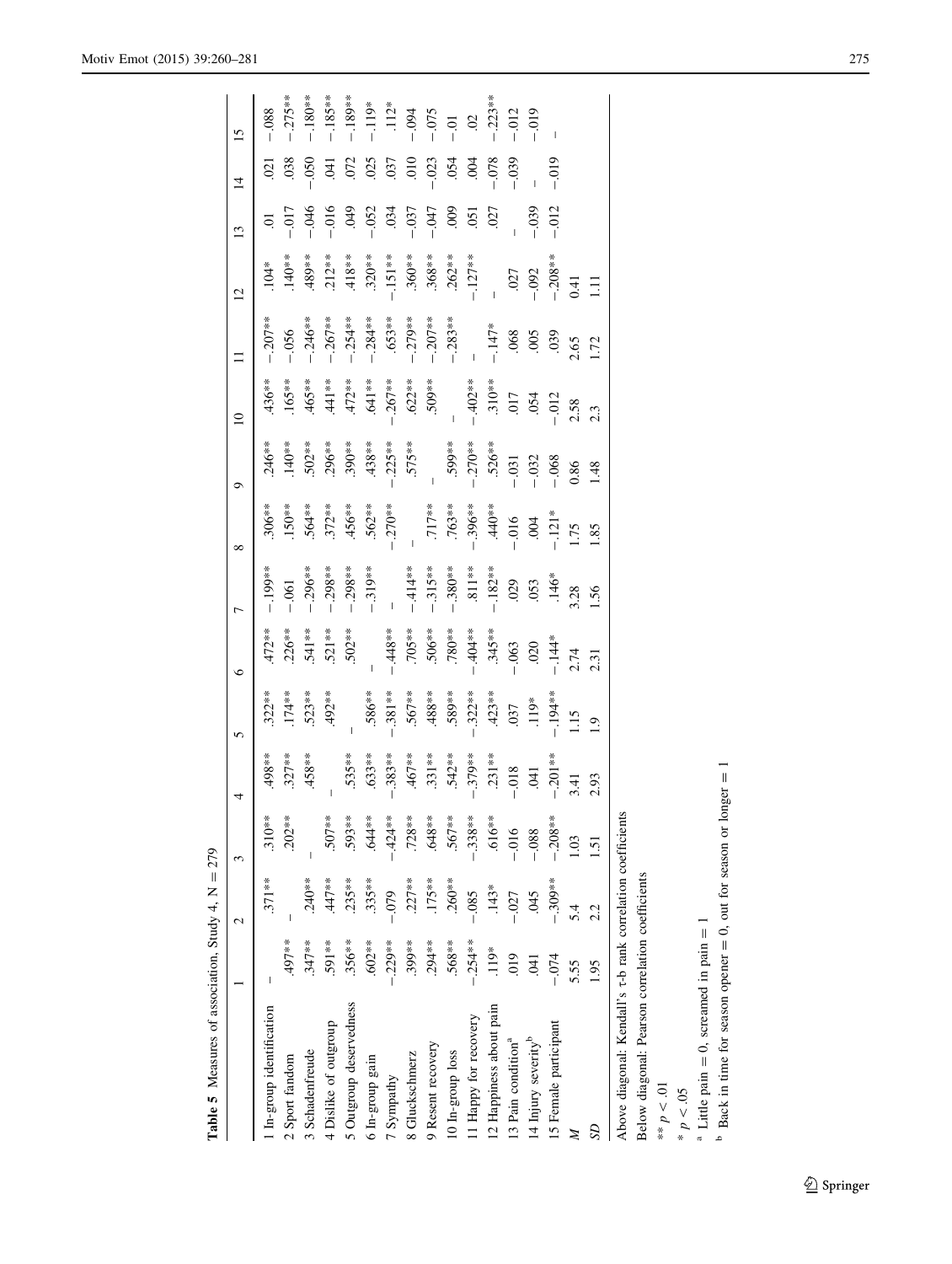Specifically, there were linear,  $b = 0.10$ ,  $SE_{HC4m} = 0.03$ ,  $t = 3.37, p < .001$ , and quadratic,  $b = 0.03$ ,  $SE_{HC4m} =$ 0.01,  $t = 2.38$ ,  $p = .02$ , effects of in-group identification, although female gender was only marginally associated with lower schadenfreude intensity,  $b = -0.14$ ,  $SE_{HC4m} = 0.08$ ,  $t = -1.67$ ,  $p = .096$ . As with the presence model, general fandom had no significant effect on the intensity of schadenfreude,  $b < 0.01$ ,  $p = .85$ , nor did injury severity,  $b =$  $-0.13$ ,  $SE_{HC4m} = 0.08$ ,  $t = -1.59$ ,  $p = .11$ . In contrast to its effect on whether any schadenfreude at all was reported, pain severity condition did not predict schadenfreude intensity,  $b = 0.05, p = .51$ .

Mediation analyses, schadenfreude Multiple mediation analysis on the linear effect of in-group identification on schadenfreude's presence (controlling for gender, injury severity, and injury painfulness) with perceived in-group gain, outgroup dislike, outgroup deservedness, and the item "happy because of his pain" entered as mediators revealed that perceived in-group gain, OR 1.40, 95 % CI  $(1.18-1.72)$ , and dislike of the outgroup, OR 1.18, 95 % CI (1.05–1.34), significantly mediated the effect, while deservedness was a marginally significant mediator, OR 1.07, 95 % CI (0.98–1.26), and happiness over the pain had no statistically reliable effect, OR 1.24, 95 % CI (0.81–1.79). There was no significant direct effect of identification, OR 0.94, 95 % CI (0.74–1.19).

Mediation analysis of the log-intensity of schadenfreude generated results that closely paralleled those on the presence of schadenfreude. There were significant indirect effects of ingroup identification via gain,  $b = 0.06$ ,  $SE_{HC3} = 0.02$ , 95 % CI (0.03–0.10) and dislike,  $b = 0.03$ ,  $SE_{HC3} = 0.01$ , 95 % CI (0.0004–0.06), and a marginally significant effect via deservedness,  $b = 0.015$ ,  $SE_{HC3} = 0.01$ , 95 % CI  $(-0.003-0.04)$ , whereas happiness over the pain again had no significant mediating effect,  $b = -0.0034$ ,  $SE_{HC3} = 0.01$ , 95 % CI ( $-0.03$  to 0.02), and there was no significant direct effect of identification,  $b = -0.03$ ,  $SE_{HC3} = 0.02$ , 95 % CI  $(-0.08 \text{ to } 0.02)$ .

#### Two-part modeling, gluckschmerz

Modeling of the presence/absence of gluckschmerz was conducted with the same predictors as those for the schadenfreude logistic regression. Similarly to those results, ingroup identification significantly predicted the presence of gluckschmerz in reaction to the player's recovery, OR 1.44, 95 % CI (1.17–1.78),  $p < .001$ , there was no significant effect of injury severity, OR 0.96, 95 % CI (0.55–1.65),  $p = .88$ , or of general fandom, OR 0.94, 95 % CI  $(0.81-1.08)$ ,  $p = .39$ , and reading about recovery from a very painful injury tended to lower the likelihood of expressing any gluckschmerz, OR 0.61, 95 % CI  $(0.35-1.06)$ ,  $p = .081$ . In contrast with the presence of schadenfreude results, however, there was no quadratic effect of identification on the likelihood of expressing gluckschmerz, OR 0.98, 95 % CI (0.91–1.05),  $p = .52$ , and female participants were not significantly less likely than males to report gluckschmerz, OR 0.67, 95 % CI (0.36–1.22),  $p = .19$ . Cox–Snell  $R^2$  for the model was .12,  $p < 001$ .

Repeating the regression analysis to determine predictors of the log-intensity of gluckschmerz ( $n = 189$ ; no gluckschmerz was reported by 90 participants) yielded results largely similar to those for schadenfreude's logintensity. Specifically, we found linear,  $b = 0.11$ ,  $SE_{HC4m} = 0.03$ ,  $t = 4.20$ ,  $p < .001$ , and quadratic,  $b = 0.03$ ,  $SE_{HC4m} = 0.01$ ,  $t = 2.46$ ,  $p = .015$ , effects of in-group identification, and no significant effects of general fandom  $b < 0.02$ ,  $p = .42$ , injury severity  $b < 0.02$ ,  $p = .81$ , and pain severity  $b = 0.05$ ,  $SE_{HC4m} = 0.07$ ,  $p = .42$ . Gender, however, was not significantly associated with gluckschmerz intensity,  $b = -0.06$ ,  $SE_{HC4m} = 0.07$ ,  $t = -0.85$ ,  $p = .40$ . Model  $R^2$  was .16,  $p < 001$ .

Mediation analyses, gluckschmerz Multiple mediation analysis on the linear effect of in-group identification on the presence of gluckschmerz in response to the rival player's recovery (controlling for gender, injury severity, and injury painfulness) was performed with perceived ingroup loss, outgroup dislike, and outgroup resentment entered as mediators. Feeling that the recovery hurt one's in-group, OR 1.74, 95 % CI (1.41–2.38) and feelings of resentment, OR 1.23, 95 % CI (1.04–3.42), significantly mediated the effect, whereas dislike of the outgroup was not a significant mediator, OR 1.09, 95 % CI (0.96–1.24). There was no significant direct effect of identification, OR 0.94, 95 % CI (0.75–1.16).

Mediation analysis of the log-intensity of gluckschmerz provided a pattern of results very similar to the mediation results for in-group identification's effects on the presence of gluckschmerz. There were significant indirect effects of identification via loss,  $b = 0.08$ ,  $SE_{HC3} = 0.02$ , 95 % CI  $(0.05-0.12)$  and resentment,  $b = 0.03$ ,  $SE_{HC3} = 0.01$ , 95 % CI (0.010–0.05), but no significant effect via dislike,  $b = 0.009$ ,  $SE_{HC3} = 0.01$ , 95 % CI (-0.009-0.03), and there was no significant direct effect of identification,  $b = -0.03$ ,  $SE_{HC3} = 0.02$ , 95 % CI (-0.07 to 0.002).

#### Discussion

Study 4 affirmed that in-group identification is associated with schadenfreude in response to very severe and painful outgroup member misfortunes, and gluckschmerz in response to the good fortune of recoveries. We were also able to clarify the roles of potential mediators of those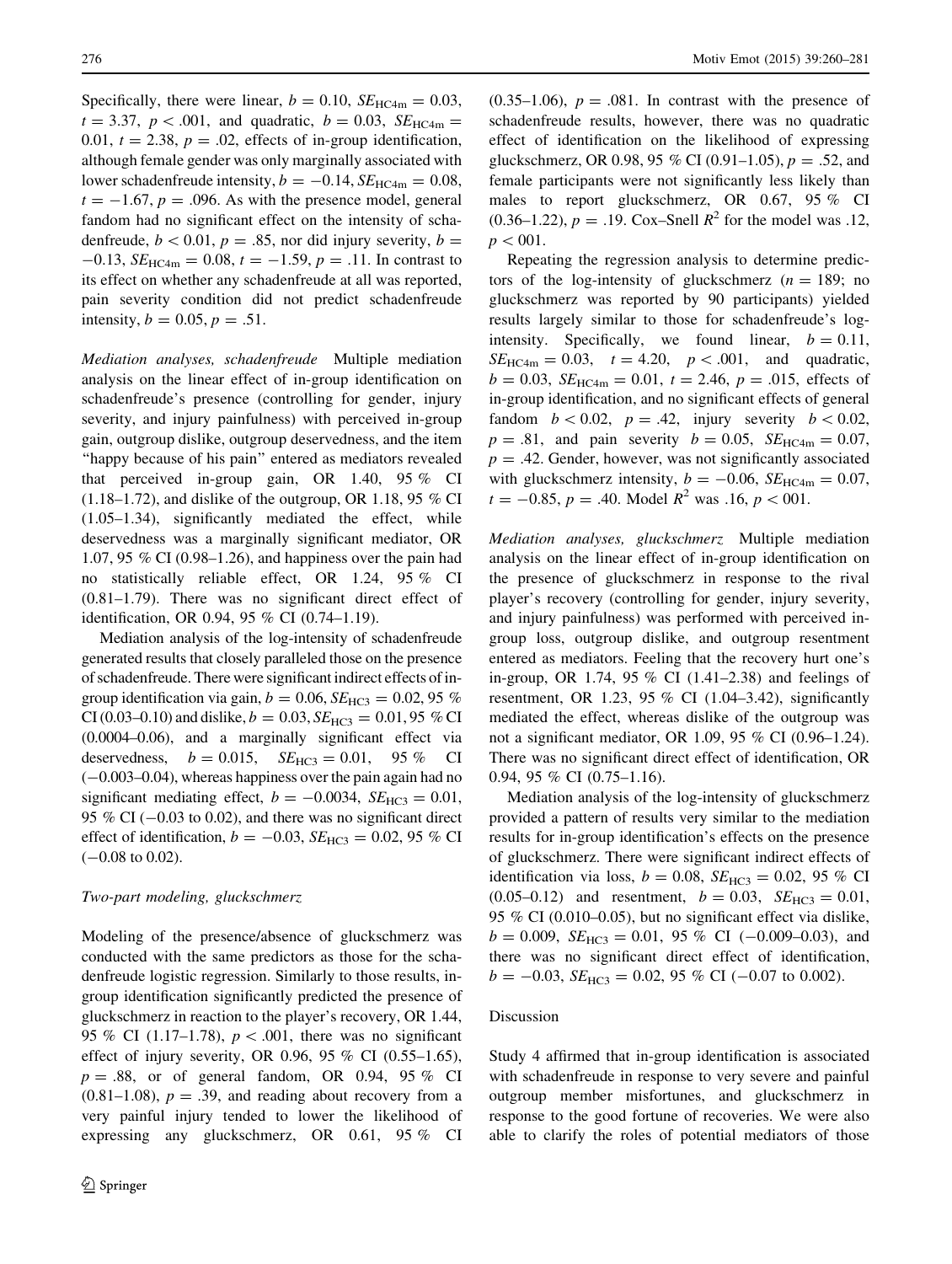associations. As expected, perceived in-group gain, dislike of the outgroup, and perceptions that the outgroup deserved similar misfortunes played related but distinct roles in explaining the association of in-group identification with schadenfreude in reaction to an outgroup member's injury, whether examining indirect effects on schadenfreude's presence, or its intensity when present. Similarly, perceived in-group loss and resentment of the outgroup helped explain why highly identified fans more often and more intensely experienced gluckschmerz than casual fans after recovery, although significant mediation via dislike was not found. This null finding, however, was likely a consequence of both the single-item measure used and the fact that indirect effects via related constructs perceived loss and resentment were partialled out.<sup>6</sup>

We found that participants attended more to pain information when an injury was minor than when it was serious. Perhaps the great consequences for one's in-group of a rival team member's being out for the season (or longer) worked against their appreciating the pain. After all, severity, generally, seemed to be relatively unimportant in determining the emotional reactions of high-identifying fans, who stand to gain the most psychologically from negative events happening to the outgroup, whether in terms of perceived gain for the in-group, or from feeling that justice is being served to a disliked outgroup that they resent. Likewise, it would seem highly identified in-group members stand to lose more psychologically than more casual fans when an important outgroup member is once again able to contribute to the rival cause.

There are a number of potential explanations for the finding that happiness over the player's pain per se did not significantly mediate the relationship between in-group identification and the presence and intensity of schadenfreude. Regardless, one might speculate that in-group identification's sizable positive association with being "pleased but ashamed" ( $r = .45$ ,  $p < .01$ ) hints at social desirability being a potential concern for even highly identified fans. Admitting to happiness over another's pain, especially in response to a life-altering negative event, is socially acceptable under few circumstances. Still, it seems likely that low regard for the outgroup increased happiness over the outgroup member's pain, independent of any consequences for the in-group.<sup>7</sup> In research by Cikara et al.

[\(2011b](#page-19-0)), very highly identified fans professing hatred for a rival baseball team sometimes expressed a willingness to aggress against avid fans of rival baseball teams. It stands to reason, then, that pain suffered by a member of the outgroup team itself might bring a measure of joy to highly identified fans, independent of other factors.

# General discussion

There are a number of conclusions suggested by the pattern of findings across the four studies. First, there seems little question that in-group identification is likely to play a potent role in how people respond to a rival group's outcomes. Indeed, the degree of in-group identification was associated with the emotional reactions to both good and bad things happening to an outgroup. Increasing in-group identification was linked with less normative responses to both misfortunes (schadenfreude) and good fortunes (gluckschmerz). Thus, the present findings provide novel evidence for extending the range of emotional reactions to rivals that appear associated with variations in in-group identification. It was as if the high-identified group member, compared with the low-identified group member, occupied, to a degree, a separate emotional universe when responding to a rival's good and bad outcomes.

A second conclusion is that the emotional reactions of schadenfreude and gluckschmerz appear relatively unaffected by the severity of the initial misfortune. For example, we expected that our manipulation of injury severity in Study 3 (out for season or out for season and NBA career in doubt) would moderate the associations of in-group identification with schadenfreude and gluckschmerz, but the results suggested that the link remains even when a misfortune is potentially very severe (cf. Ben-Ze'ev [1992\)](#page-19-0). We replicated and extended this novel finding in Study 4, where the association was, if anything, even stronger when the outgroup player suffered the extreme personal misfortune of seeing his dream of an NBA career come to an end.<sup>8</sup> This general theme was extended further with the finding that the manipulation of pain also failed to moderate the pattern of effects for identification. These findings for severity and pain are important because they suggest that the emotional life of a highly identified group member (or fan, in this case) is directed by aspects of the situation besides those that usually produce empathy and sympathy.

What are these factors? A third conclusion from our results is that perceived in-group gain, dislike of the

<sup>6</sup> Dislike was a significant mediator in single-mediator models for both the presence of gluckschmerz, OR 1.18, 95 % CI (1.07–1.32), and the log-intensity of gluckschmerz when experienced,  $b = 0.04$ ,  $SE = 0.01, 95\%$  CI (0.02–0.07).

 $<sup>7</sup>$  A modest-but-significant zero-order correlation between in-group</sup> identification and happiness over the pain was present,  $r = .12$ ,  $p = .048$ ,  $\tau = .10$ ,  $p = .031$ , but controlling for gender and general fandom reduced this effect to nonsignificance,  $r = .07$ ,  $p = .22$ ,  $\tau = .06, p = .13.$ 

 $\overline{8}$  The strength of the associations between in-group identification and schadenfreude and gluckschmerz was descriptively higher among the subset of participants who read about a career-ending injury than for the other participants in Study 4; controlling for gender and general fandom,  $r_{\text{schadenfreude}} = .35$  versus .28,  $r_{\text{gluckschmerz}} = .38$  versus .34.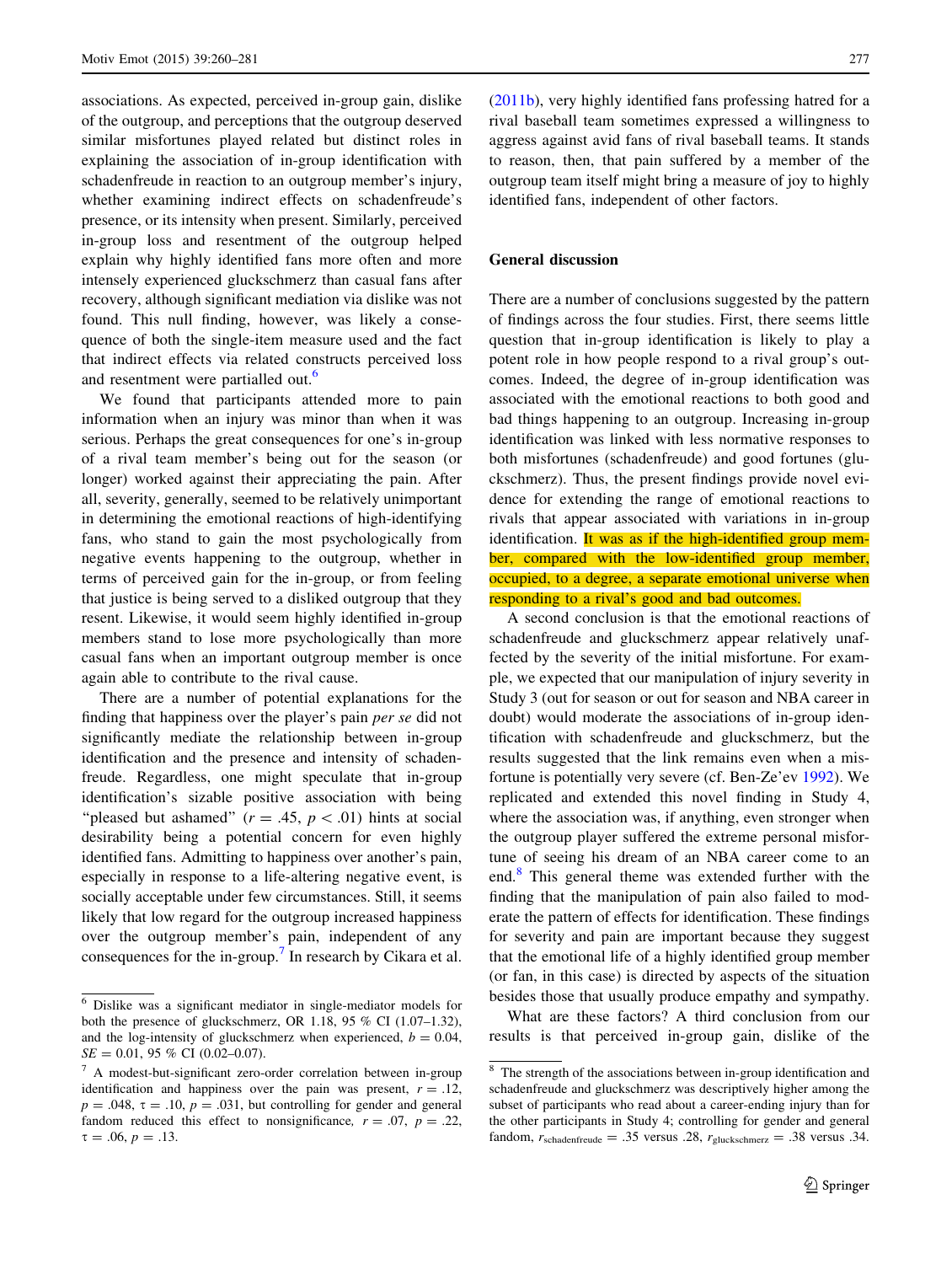outgroup, and perceptions that the outgroup deserved misfortunes appear to play overlapping but distinct roles in explaining why in-group identification is associated with schadenfreude in reaction to an outgroup member's misfortune. Perceived in-group loss, and dislike and resentment of the outgroup, helped explain why in-group identification is associated with negative feelings following a contrasting good fortune. Overall, these results reaffirmed that varied emotions and judgments are likely to play significant roles in schadenfreude by showing that each helps explain in-group identification's influence on reactions to outgroup misfortunes. Further, the conceptual similarities of the mediational findings on gluckschmerz to those for schadenfreude provided evidence that these emotions may have common origins, at least in an inter-group context. Both emotions reflect responses to outgroup events whose significance depends on consequences for the in-group and one's level of in-group identification. Future research should further elucidate linkages between schadenfreude and gluckschmerz, especially in interpersonal contexts (e.g., with in-group peers as targets), and should also examine the roles of other emotions in experiences of gluckschmerz, such as envy (Smith and Kim [2007\)](#page-20-0) and inferiority (Leach and Spears [2008\)](#page-20-0), which have been implicated as causes of schadenfreude.

A number of procedural features of this research are worth emphasizing. We used a range of contexts for collecting participants' responses, from various public places on campus, to classroom settings, to laboratory group sessions. Sometimes, the identification measures were administered at an earlier, separate time and other times right after responding to the article(s). Regardless of setting, care was taken to ensure the anonymity of participants' responses and to enhance the authenticity of these responses. Some of the events were actual and others were constructed to appear actual, but our assessment at the end of each study suggested that few participants perceived any of the events to be false. Thus, the procedures were marked by high mundane realism (in the sense that they involved reading articles about sports, a common activity) and authentic responding, valuable features when studying socially undesirable emotions. These findings are especially valuable in the sense that they replicate and extend previous work involving reactions to simulated events (Cikara et al. [2011b;](#page-19-0) Cikara and Fiske [2012](#page-20-0)).

Finally, we obtained similar results for in-group identification despite using several different players across the four studies.<sup>9</sup> Thus, the results militate against alternative explanations for highly identified fans' reactions to outgroup misfortunes or good fortunes being byproducts of negative feelings toward a particular player or of a particular rivalry. Moreover, the studies spanned both substandard and championship years for the University of Kentucky men's basketball team, suggesting that in-group identification's effects on schadenfreude and gluckschmerz are robust to the relative superiority or inferiority of one's in-group over the outgroup in any given season, although relative standing likely does play an important role in such intergroup dynamics (e.g., Cuddy et al. [2007](#page-20-0); Fiske et al. [2002;](#page-20-0) Leach et al. [2003](#page-20-0); Leach and Spears [2008](#page-20-0)). An interesting avenue for further research might be to investigate the relative role of negational identification (i.e., defining one's social group in terms of who they are not—''We are not Duke'') in driving sociallyundesirable reactions to events such as misfortunes suffered by outgroups when one's group is relatively inferior versus superior in standing to particular outgroups ("We are worse than Duke'') and more generally (''We are a top team''). Negational categorization increases outgroup derogation (Zhong et al. [2008](#page-21-0)), so it is possible that schadenfreude is especially sweet, and gluckschmerz especially bitter, when emphasis is placed on defining the in-group in terms of who they are not, rather than who they are.

## Limitations

Although there is little reason to suspect that University of Kentucky students, or Kentucky basketball fans in general, react very differently to events relevant to in-group/outgroup fortunes than others (especially to sports-related events), it should be acknowledged that identification with the University of Kentucky men's basketball team was the only social identity we tested in these studies. Thus, despite the other features of our methods that tended to enhance the generalizability of our findings, it is still possible that idiosyncratic characteristics of our participants led to some of our results. Also, because we could not experimentally manipulate the broad array of in-group identification levels we observed in the studies, from non-fan to fanatical, one cannot conclusively infer that in-group identification caused observed identification-related differences, despite having controlled for the potential confound general fandom, and, in Studies 3 and 4, participant gender as well.

<sup>&</sup>lt;sup>9</sup> In another study, we replicated the basic finding for in-group identification using a player for a different rival team, the University of North Carolina (UNC). (Kentucky and UNC are ranked 1 and 3 in total number of all time victories.) Ninety participants read an article indicating that Kendall Marshall of UNC's men's basketball team had successful surgery for his wrist, but would most likely be out for the

Footnote 9 continued

rest of the NCAA tournament. Controlling for sport fandom, in-group identification was significantly related to schadenfreude in reaction to reading about Marshall's wrist injury,  $b = 0.24$ ,  $SE = 0.10$ ,  $t = 2.35$ ,  $p = .021$ ; in single mediation analyses, perceived in-group gain, perceptions of deservedness, and dislike of UNC mediated this effect. Gain and deservedness were significant mediators in the multiple mediation analysis with all three potential mediators.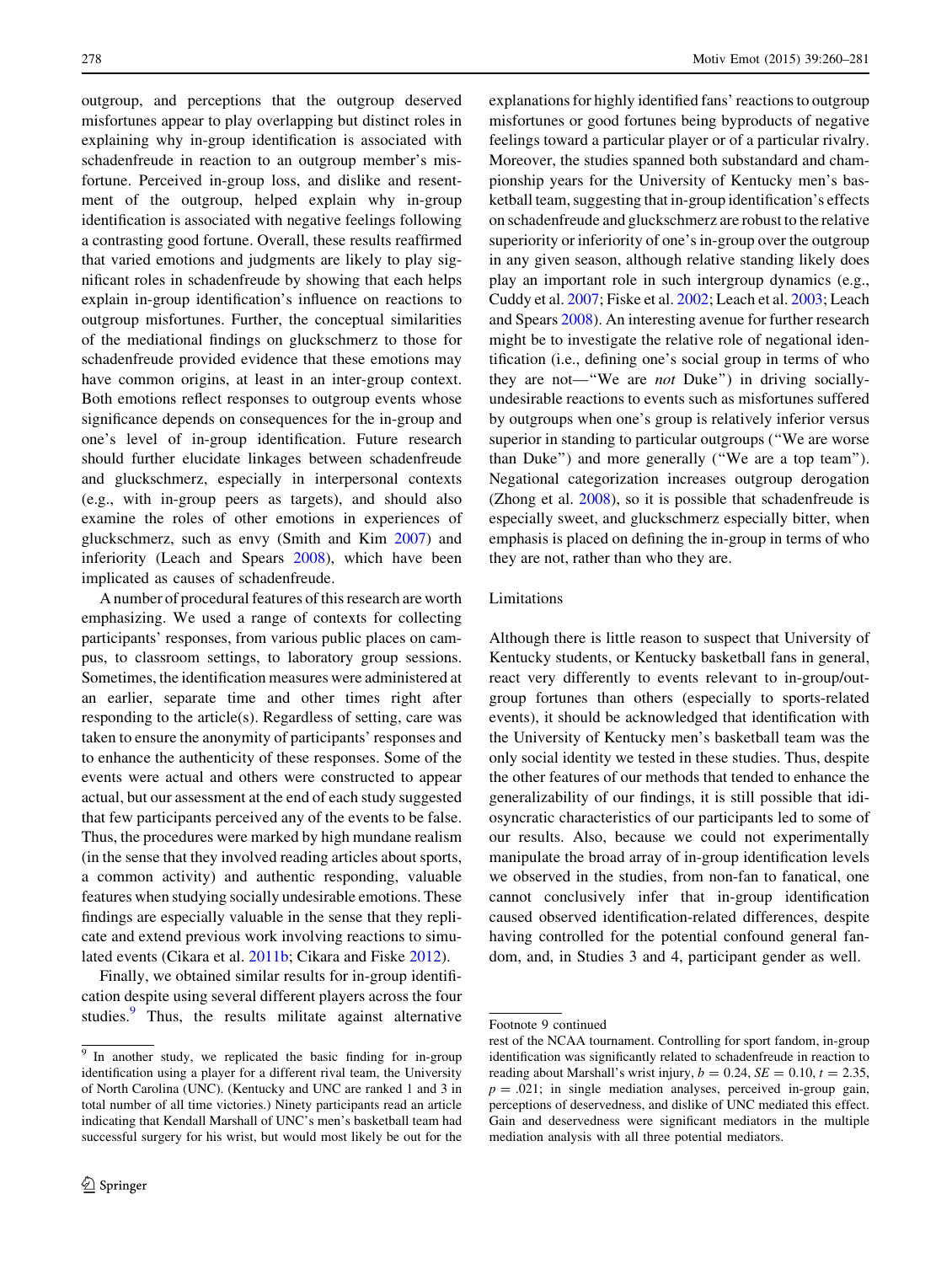<span id="page-19-0"></span>We utilized self-reports (i.e., paper-and-pen questionnaires), which are generally more vulnerable to social desirability biases than physiological or implicit measures. Nonetheless, these biases should act against our findings linking in-group identification with schadenfreude and gluckschmerz, as both emotions are socially undesirable and unlikely to be publicly expressed in most contexts (e.g., Smith et al. [2009\)](#page-20-0), especially when they represent inversions of normative responses to painful injuries and the like. Modeling the presence/absence of schadenfreude and gluckschmerz separately from their intensity when present in Study 4 suggested that social desirability might have been an especially strong concern for participants when deciding whether to report experiencing even a small amount of either of these emotions, as reading about a very painful injury lowered the likelihood of reporting any schadenfreude and gluckschmerz upon recovery but had no significant effect on reports of these emotions' intensity. Moreover, consistently greater reported gluckschmerz over recoveries, and the lack of gender effects on emotional reactions to these recoveries, suggests that people, perhaps especially women, are understandably more reluctant to express joy over misfortunes than they are to express displeasure over good fortunes. That we found robust associations may well have been due to the privacy we assured participants they would have as they completed the confidential questionnaires. Demand characteristics were of relatively little concern because the identity measures were sometimes included in mass-testing well before the main study. It should also be emphasized again that an advantage of our methodology was that many sports fans read online and newspaper stories as a primary, if not predominant, source of information on their favorite teams.<sup>10</sup>

## **Conclusions**

Four studies reaffirmed the role of identity in reactions to intergroup events, whether minor or major, positive or negative. We replicated and extended previous research on schadenfreude, its antecedents, and processes through which it may arise. We found these results across multiple years, rivalries, and types of misfortunes, and used a number of techniques to ensure valid statistical inferences were made. Perhaps more importantly, we provided a novel examination of how in-group identification is associated with the pain over another person or group's good fortune, or gluckschmerz. We consistently found that gluckschmerz is related to schadenfreude, despite the pleasure of the former and the unpleasantness of the latter. Notably, we also found that the processes through which in-group identity may exert its effects on reactions to outgroup good fortune are tightly related to those influencing reactions to outgroup misfortune. Outgroup dislike, the perceived deservedness of similar misfortunes for the outgroup (or resentment over a beneficial recovery), and in-group gain (or in-group loss because of a competitor's recovery) each played recurring roles in experiences of schadenfreude and gluckschmerz. Indeed, it may be that people experience gluckschmerz more frequently than schadenfreude, to the extent that rivals more often experience public successes than failures. Regardless, incorporating the study of such reactions to others' good fortunes will expand our understanding of social emotions.

Acknowledgments The authors would like to thank John Martin, Crystal Neace, Alex Bianchi, and Chris Thompson for their assistance in data collection and entry.

#### References

- Aiken, L. S., & West, S. G. (1991). Multiple regression: Testing and interpreting interactions. Thousand Oaks, CA: Sage Publications Inc.
- Ben-Ze'ev, A. (1992). Cognitive development: Two paradigms. In H. Geissler, S. W. Link, & J. T. Townsend (Eds.), Cognition, information processing, and psychophysics: Basic issues (pp. 67–90). Hillsdale, NJ: Lawrence Erlbaum Associates Inc.
- Bruneau, E., Dufour, N., & Saxe, R. (2013). How we know it hurts: Item analysis of written narratives reveals distinct neural responses to others' physical pain and emotional suffering. PLoS ONE, 8(4), e63085. doi[:10.1371/journal.pone.0063085.](http://dx.doi.org/10.1371/journal.pone.0063085)
- Chand, S., & Aftab, N. (2012). On finite sample distribution of quasi test statistic based on heteroskedastic consistent covariance matrix estimators. Middle-East Journal of Scientific Research, 12(8), 1157–1164. doi:[10.5829/idosi.mejsr.2012.12.8.1852](http://dx.doi.org/10.5829/idosi.mejsr.2012.12.8.1852).
- Cialdini, R. B., Borden, R. J., Thome, A., Walker, M. R., Freeman, S., & Sloan, L. R. (1976). Basking in reflected glory: Three (football) field studies. Journal of Personality and Social Psychology, 34(3), 366–375. doi[:10.1037/0022-3514.34.3.366.](http://dx.doi.org/10.1037/0022-3514.34.3.366)
- Cikara, M., Botvinick, M. M., & Fiske, S. T. (2011a). Us versus them: Social identity shapes neural responses to intergroup competition and harm. Psychological Science, 22(3), 306–313. doi[:10.1177/](http://dx.doi.org/10.1177/0956797610397667) [0956797610397667.](http://dx.doi.org/10.1177/0956797610397667)
- Cikara, M., Bruneau, E. G., & Saxe, R. R. (2011b). Us and them: Intergroup failures of empathy. Current Directions in

<sup>&</sup>lt;sup>10</sup> In light of the close logical and empirical links between schadenfreude and gluckschmerz, one might question whether gluckschmerz occurs when one has not previously learned of a misfortune suffered by the other. A ''satisfying'' misfortune may set up a necessary contrast through a reversal of fortunes. To address this possibility, we conducted a follow-up to Study 3 in which we found that gluckschmerz can occur in the absence of a counter-expectancy (in this case, the belief that an outgroup player would remain injured). Participants read only the article about Rivers' recovery. Controlling for general sport fandom, in-group identification was positively related to gluckschmerz  $(M = 1.49, SD = 1.62), b = 0.36,$  $SE = 0.12$ ,  $t = 3.02$ ,  $p = .004$ . Gluckschmerz apparently does not require previous schadenfreude, nor is the previous experience of implied in-group gain due to an outgroup misfortune necessary to feel a sense of in-group loss when the outgroup benefits from a member's renewed ability to actively contribute.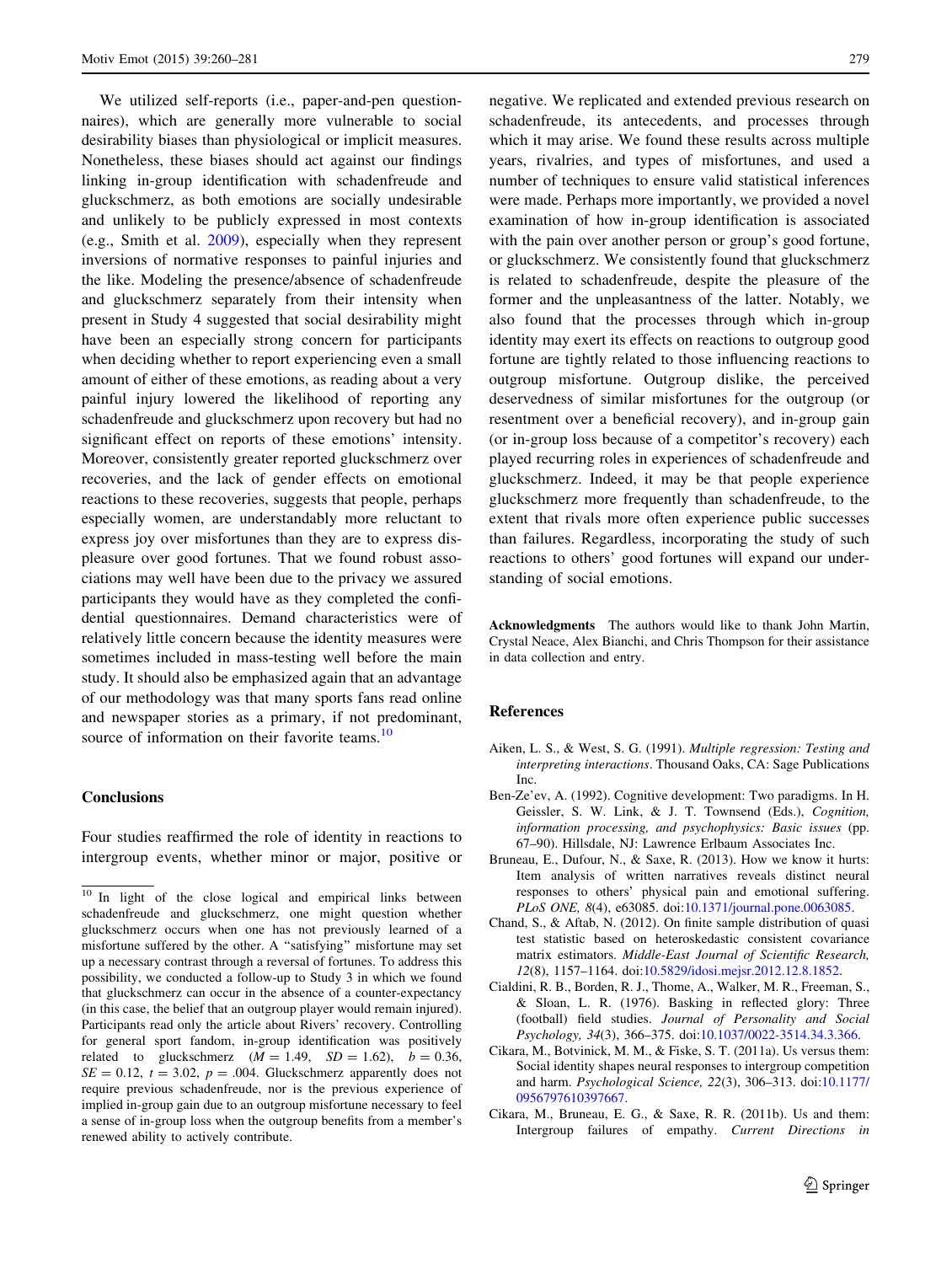- <span id="page-20-0"></span>[1408713.](http://dx.doi.org/10.1177/0963721411408713) Cikara, M., & Fiske, S. T. (2012). Stereotypes and schadenfreude: Affective and physiological markers of pleasure at outgroups' misfortunes. Social Psychological and Personality Science, 3(1), 63–71. doi[:10.1177/1948550611409245](http://dx.doi.org/10.1177/1948550611409245).
- Combs, D. Y., Powell, C. J., Schurtz, D., & Smith, R. H. (2009). Politics, schadenfreude, and ingroup identification: The sometimes happy thing about a poor economy and death. Journal of Experimental Social Psychology, 45(4), 635–646. doi:[10.1016/j.](http://dx.doi.org/10.1016/j.jesp.2009.02.009) [jesp.2009.02.009](http://dx.doi.org/10.1016/j.jesp.2009.02.009).
- Cribari-Neto, F., & da Silva, W. B. (2011). A new heteroskedasticityconsistent covariance matrix estimator for the linear regression model. AStA Advances in Statistical Analysis, 95(2), 129–146. doi[:10.1007/s10182-010-0141-2.](http://dx.doi.org/10.1007/s10182-010-0141-2)
- Cuddy, A. C., Fiske, S. T., & Glick, P. (2007). The BIAS map: Behaviors from intergroup affect and stereotypes. Journal of Personality and Social Psychology, 92(4), 631–648. doi:[10.](http://dx.doi.org/10.1037/0022-3514.92.4.631) [1037/0022-3514.92.4.631.](http://dx.doi.org/10.1037/0022-3514.92.4.631)
- Efron, B. (1987). Better bootstrap confidence-intervals. Journal of the American Statistical Association, 82(397), 171–185. doi:[10.](http://dx.doi.org/10.2307/2289144) [2307/2289144](http://dx.doi.org/10.2307/2289144).
- Feather, N. T. (2006). Deservingness and emotions: Applying the structural model of deservingness to the analysis of affective reactions to outcomes. European Review of Social Psychology, 17(1), 38–73. doi:[10.1080/10463280600662321.](http://dx.doi.org/10.1080/10463280600662321)
- Feather, N. T., & Sherman, R. (2002). Envy, resentment, schadenfreude, and sympathy: Reactions to deserved and undeserved achievement and subsequent failure. Personality and Social Psychology Bulletin, 28(7), 953–961. doi:[10.1177/01461672020](http://dx.doi.org/10.1177/014616720202800708) [2800708.](http://dx.doi.org/10.1177/014616720202800708)
- Featherston, A. (2012). A look at the Duke-Kentucky series. GoDuke.com. Retrieved from [http://www.goduke.com/ViewAr](http://www.goduke.com/ViewArticle.dbml?ATCLID=205731187) [ticle.dbml?ATCLID=205731187](http://www.goduke.com/ViewArticle.dbml?ATCLID=205731187).
- Fiske, S. T., Cuddy, A. J. C., Glick, P., & Xu, J. (2002). A model of (often mixed) stereotype content: Competence and warmth respectively follow from perceived status and competition. Journal of Personality and Social Psychology, 82(6), 878–902. doi[:10.1037/0022-3514.82.6.878.](http://dx.doi.org/10.1037/0022-3514.82.6.878)
- Gaertner, L., & Insko, C. A. (2000). Intergroup discrimination in the minimal group paradigm: Categorization, reciprocation, or fear? Journal of Personality and Social Psychology, 79(1), 77–94. doi[:10.1037//0022-3514.79.1.77.](http://dx.doi.org/10.1037//0022-3514.79.1.77)
- Gay, Peter. (1998). My German question: Growing up in Nazi Berlin. New Haven, CT: Yale University Press.
- Hareli, S., & Weiner, B. (2002). Dislike and envy as antecedents of pleasure at another's misfortune. Motivation and Emotion, 26(4), 257–277. doi:[10.1023/A:1022818803399](http://dx.doi.org/10.1023/A:1022818803399).
- Hayes, A. F. (2013). An introduction to mediation, moderation, and conditional process analysis. New York: The Guilford Press.
- Hornsey, M. J. (2008). Social identity theory and self-categorization theory: A historical review. Social and Personality Psychology Compass, 2(1), 204–222. doi[:10.1111/j.1751-9004.2007.00066.x](http://dx.doi.org/10.1111/j.1751-9004.2007.00066.x).
- Krach, S., Cohrs, J. C., de Echeverría Loebell, N. C., Kircher, T., Sommer, J., et al. (2011). Your flaws are my pain: Linking empathy to vicarious embarrassment. PLoS ONE, 6(4), e18675. doi[:10.1371/journal.pone.0018675.](http://dx.doi.org/10.1371/journal.pone.0018675)
- Leach, C. W., & Spears, R. (2008). "A vengefulness of the impotent'': The pain of in-group inferiority and schadenfreude toward successful out-groups. Journal of Personality and Social Psychology, 95(6), 1383–1396. doi:[10.1037/a0012629](http://dx.doi.org/10.1037/a0012629).
- Leach, C. W., & Spears, R. (2009). Dejection at in-group defeat and schadenfreude toward second- and third-party out-groups. Emo-tion, 9(5), 659-665. doi[:10.1037/a0016815](http://dx.doi.org/10.1037/a0016815).
- Leach, C. W., Spears, R., Branscombe, N. R., & Doosje, B. (2003). Malicious pleasure: Schadenfreude at the suffering of another

group. Journal of Personality and Social Psychology, 84(5), 932–943. doi:[10.1037/0022-3514.84.5.932](http://dx.doi.org/10.1037/0022-3514.84.5.932).

- Luhtanen, R., & Crocker, J. (1992). A collective self-esteem scale: Self-evaluation of one's social identity. Personality and Social Psychology Bulletin, 18(3), 302–318. doi:[10.1177/01461672921](http://dx.doi.org/10.1177/0146167292183006) [83006](http://dx.doi.org/10.1177/0146167292183006).
- Mackie, D. M., Devos, T., & Smith, E. R. (2000). Intergroup emotions: Explaining offensive action tendencies in an intergroup context. Journal of Personality and Social Psychology, 79(4), 602–616. doi[:10.1037/0022-3514.79.4.602.](http://dx.doi.org/10.1037/0022-3514.79.4.602)
- Oakes, P. J., & Turner, J. C. (1980). Social categorization and intergroup behavior—does minimal inter-group discrimination make social identity more positive? European Journal of Social Psychology, 10(3), 295–301. doi[:10.1002/ejsp.2420100307](http://dx.doi.org/10.1002/ejsp.2420100307).
- Olsen, M. K., & Schafer, J. L. (2001). A two-part random-effects model for semicontinuous longitudinal data. Journal of the American Statistical Association, 96(454), 730–745. doi:[10.](http://dx.doi.org/10.1198/016214501753168389) [1198/016214501753168389.](http://dx.doi.org/10.1198/016214501753168389)
- Ouwerkerk, J. W., & van Dijk, W. W. (2014). Intergroup rivalry and schadenfreude. In W. W. van Dijk, & J. W. Ouwerkerk (Eds.), Schadenfreude: Understanding pleasure at the misfortune of others (pp. 186–199). Cambridge, UK: Cambridge University Press.
- Portmann, J. (2000). When bad things happen to other people. New York: Routledge.
- Smith, R. H. (2013). The joy of pain: Schadenfreude and the dark side of human nature. New York: Oxford University Press.
- Smith, R. H., Eyre, H. L., Powell, C. J., & Kim, S. (2006). Relativistic origins of emotional reactions to events happening to others and to ourselves. British Journal of Social Psychology, 45(2), 357–371. doi:[10.1348/014466605X40987](http://dx.doi.org/10.1348/014466605X40987).
- Smith, R. H., & Kim, S. (2007). Comprehending envy. Psychological Bulletin, 133(1), 46–64. doi:[10.1037/0033-2909.133.1.46](http://dx.doi.org/10.1037/0033-2909.133.1.46).
- Smith, R. H., Powell, C. J., Combs, D. Y., & Schurtz, D. (2009). Exploring the when and why of Schadenfreude. Social and Personality Psychology Compass, 3(4), 530–546. doi:[10.1111/j.](http://dx.doi.org/10.1111/j.1751-9004.2009.00181.x) [1751-9004.2009.00181.x.](http://dx.doi.org/10.1111/j.1751-9004.2009.00181.x)
- Smith, R. H., Turner, T. J., Garonzik, R., Leach, C. W., Urch-Druskat, V., & Weston, C. M. (1996). Envy and Schadenfreude. Personality and Social Psychology Bulletin, 22(2), 158–168. doi[:10.1177/0146167296222005](http://dx.doi.org/10.1177/0146167296222005).
- Van Dijk, W. W., Goslinga, S., & Ouwerkerk, J. W. (2008). The impact of responsibility for a misfortune on schadenfreude and sympathy: Further evidence. Journal of Social Psychology, 148(5), 631–636. doi[:10.3200/SOCP.148.5.631-636.](http://dx.doi.org/10.3200/SOCP.148.5.631-636)
- Van Dijk, W. W., & Ouwerkerk, J. W. (2014). Schadenfreude: Theory and research. Cambridge, UK: Cambridge University Press.
- Van Dijk, W. W., Ouwerkerk, J. W., Goslinga, S., & Nieweg, M. (2005). Deservingness and schadenfreude. Cognition and Emotion, 19(6), 933–939. doi[:10.1080/02699930541000066](http://dx.doi.org/10.1080/02699930541000066).
- Van Dijk, W. W., Ouwerkerk, J. W., Goslinga, S., Nieweg, M., & Gallucci, M. (2006). When people fall from grace: Reconsidering the role of envy in schadenfreude. Emotion, 6(1), 156–160. doi[:10.1037/1528-3542.6.1.156.](http://dx.doi.org/10.1037/1528-3542.6.1.156)
- Van Dijk, W. W., Ouwerkerk, J. W., Wesseling, Y. M., & Van Koningsbruggen, G. M. (2011). Towards understanding pleasure at the misfortunes of others: The impact of self-evaluation threat on schadenfreude. Cognition and Emotion, 25(2), 360–368. doi[:10.1080/02699931.2010.487365.](http://dx.doi.org/10.1080/02699931.2010.487365)
- Wann, D. L., & Branscombe, N. R. (1993). Sports fans: Measuring degree of identification with their team. International Journal of Sport Psychology, 24(1), 1-17.
- Wann, D. L., Fahl, C. L., Erdmann, J. B., & Littleton, J. D. (1999). Relationship between identification with the role of sport fan and trait aggression. Perceptual and Motor Skills, 88(3, Pt. 2), 1296–1298. doi[:10.2466/PMS.88.3.1296-1298.](http://dx.doi.org/10.2466/PMS.88.3.1296-1298)